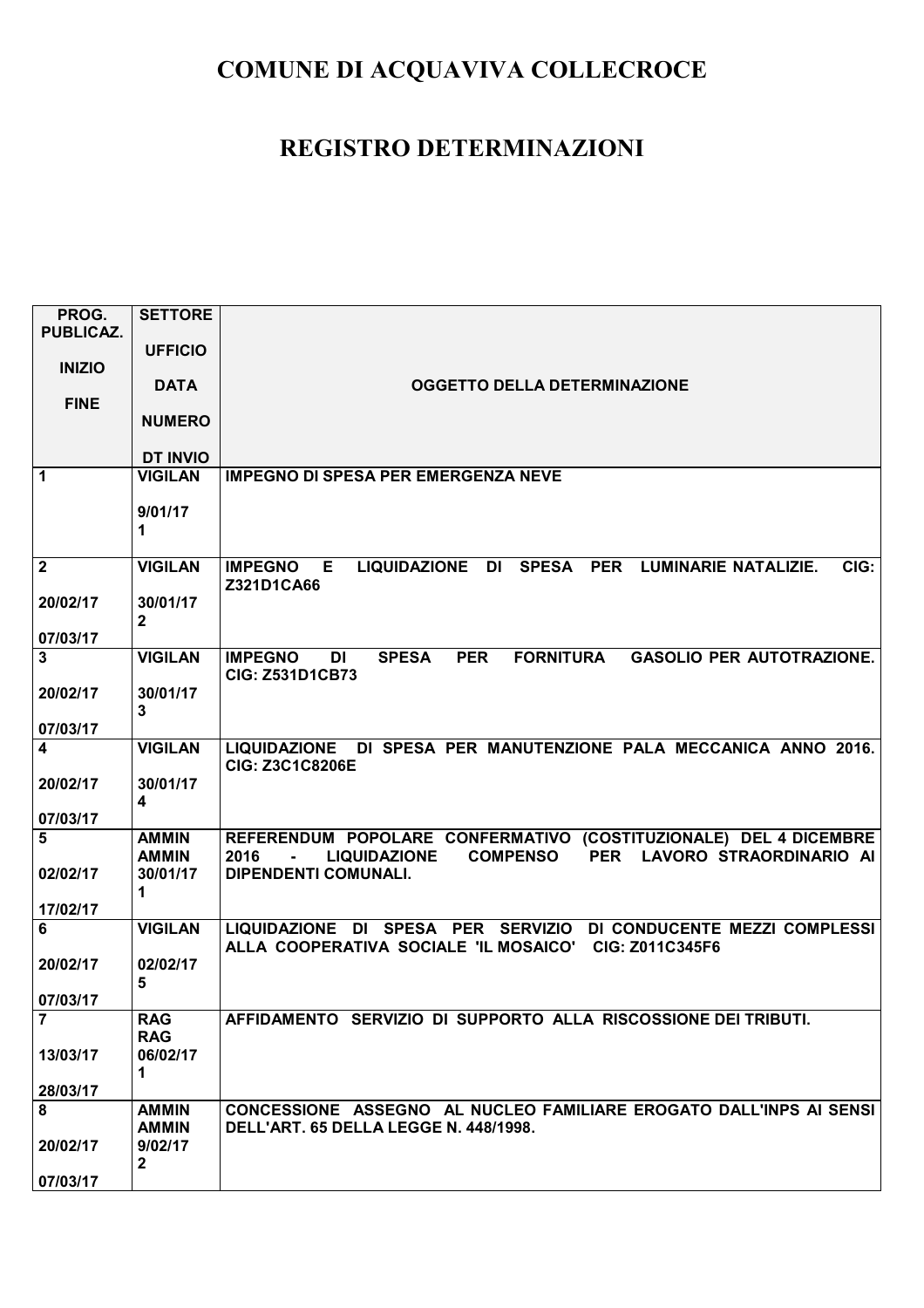| $\overline{9}$ | <b>AMMIN</b>               | IMPEGNO DI SPESA PER FORNITURA MATERIALI DI CANCELLERIA E MONITOR PC                                                             |
|----------------|----------------------------|----------------------------------------------------------------------------------------------------------------------------------|
|                | <b>AMMIN</b>               | PER GLI UFFICI COMUNALI.                                                                                                         |
| 20/02/17       | 9/02/17                    |                                                                                                                                  |
|                | $\mathbf{3}$               |                                                                                                                                  |
| 07/03/17       |                            |                                                                                                                                  |
| 10             | <b>VIGILAN</b>             | IMPEGNO DI SPESA PER ACQUISTO MATERIALE PER L'IGIENE E LA PULIZIA PER<br>SCUOLA. CIG: Z901D5F403                                 |
| 20/02/17       | 14/02/17                   |                                                                                                                                  |
|                | 6                          |                                                                                                                                  |
| 07/03/17       |                            |                                                                                                                                  |
| 11             | <b>TECNICO</b>             | ACQUISTO PNEUMATICI PER EUROCARGO - SOMMA URGENZA - LIQUIDAZIONE<br><b>FATTURA</b>                                               |
| 20/02/17       | 15/02/17                   |                                                                                                                                  |
|                | 1                          |                                                                                                                                  |
| 07/03/17       |                            |                                                                                                                                  |
| 12             | <b>TECNICO</b>             | SERVIZIO DI GESTIONE DEL DEPURATORE COMUNALE - LIQUIDAZIONE FATTURA<br><b>QUARTO TRIMESTRE 2016</b>                              |
| 20/02/17       | 15/02/17<br>$\overline{2}$ |                                                                                                                                  |
| 07/03/17       |                            |                                                                                                                                  |
| 13             | <b>TECNICO</b>             | LIQUIDAZIONE ALLA GUGLIONESI AMBIENTE PER LO SMATIMENTO RSU NEL MESE<br><b>DI DICEMBRE 2016</b>                                  |
| 20/02/17       | 15/02/17                   |                                                                                                                                  |
|                | $\overline{3}$             |                                                                                                                                  |
| 07/03/17       |                            |                                                                                                                                  |
| 14             | <b>TECNICO</b>             | VISITE SPECIALISTICHE ED ESAMI DI LABORATORIO PREVISTI DAL D.LGS. N.81/2008<br>- LIQUIDAZIONE FATTURA                            |
| 20/02/17       | 15/02/17                   |                                                                                                                                  |
|                | $\overline{\mathbf{4}}$    |                                                                                                                                  |
| 07/03/17       |                            |                                                                                                                                  |
| 15             | <b>TECNICO</b>             | MANUTENZIONE STRORDINARIA IVECO CB583KL - FORNITURA, MONTAGGIO E<br>RICOLLAUDO CILINDRO PNEUMATICO - LIQUIDAZIONE FATTURA        |
|                | 15/02/17                   |                                                                                                                                  |
|                | 5                          |                                                                                                                                  |
| 16             | <b>TECNICO</b>             | <b>ACQUISTO</b><br><b>PNEUMATICI</b><br><b>PER</b><br>EUROCARGO - SOMMA URGENZA -<br>N.4                                         |
|                |                            | <b>LIQUIDAZIONE FATTURA</b>                                                                                                      |
| 20/02/17       | 16/02/17                   |                                                                                                                                  |
|                | 6                          |                                                                                                                                  |
| 07/03/17       |                            |                                                                                                                                  |
| 17             | <b>RAG</b>                 | ATTI PRODOTTI DAL SISTEMA INFORMATIVO MECCANIZZATO DEL COMUNE:<br>AUTORIZZAZIONE ALLA SOSTITUZIONE DELLA PROPRIA FIRMA AUTOGRAFA |
| 23/02/17       | 18/02/17                   | CON LA STAMPA MECCANOGRAFICA DEL PROPRIO NOMINATIVO.                                                                             |
|                | $\mathbf{2}$               |                                                                                                                                  |
| 10/03/17       |                            |                                                                                                                                  |
| 18             | <b>VIGILAN</b>             | <b>IMPEGNO</b><br>PER SOSTITUZIONE LAMPADE PUBBLICA<br>E.<br><b>LIQUIDAZIONE</b><br>ILLUMINAZIONE. CIG: Z681D71E14               |
| 10/05/17       | 20/02/17                   |                                                                                                                                  |
|                | 7                          |                                                                                                                                  |
| 25/05/17       |                            |                                                                                                                                  |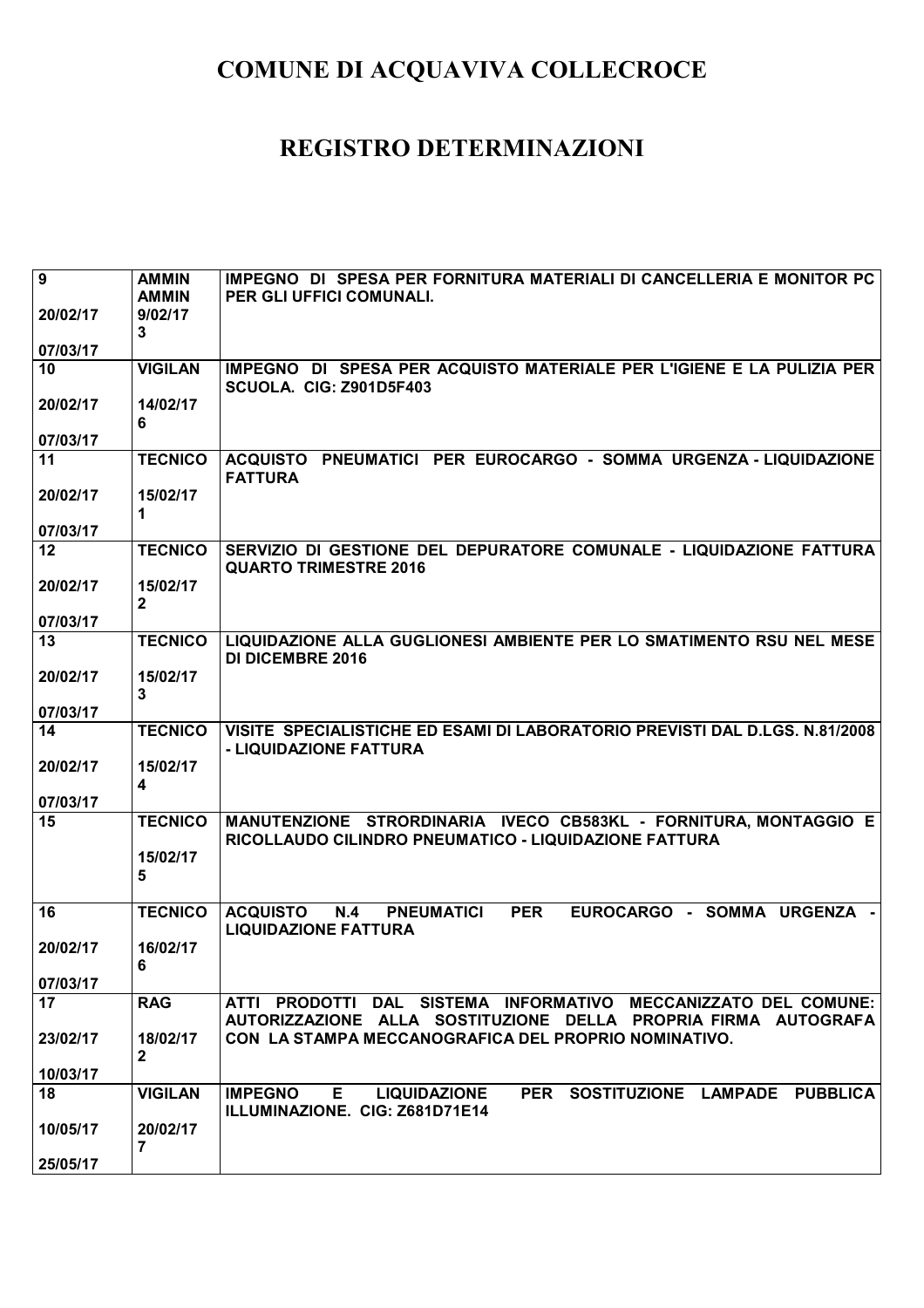| 19             | <b>VIGILAN</b>               | IMPEGNO DI SPESA PER MANUTENZIONE STRAORDINARIA IMPINTO PUBBLICA<br>ILLUMUNAZIONE. CIG: Z161D71E87                                                         |
|----------------|------------------------------|------------------------------------------------------------------------------------------------------------------------------------------------------------|
| 10/05/17       | 20/02/17<br>8                |                                                                                                                                                            |
| 25/05/17       |                              |                                                                                                                                                            |
| 20             | <b>AMMIN</b><br><b>AMMIN</b> | <b>CONCESSIONE</b><br><b>ASSEGNO</b><br>DI MATERNITA' EROGATO DALL'INPS COSI' COME<br>PREVISTO DALL'ART. 74 DEL DECRETO LEGISLATIVO N. 151 DEL 26/03/2001. |
| 02/03/17       | 20/02/17<br>4                |                                                                                                                                                            |
| 17/03/17       |                              |                                                                                                                                                            |
| 21             | <b>AMMIN</b>                 | CONCESSIONE ASSEGNO AL NUCLEO FAMILIARE EROGATO DALL'INPS AI SENSI                                                                                         |
|                | <b>AMMIN</b>                 | DELL'ART. 65 DELLA LEGGE N. 448/1998.                                                                                                                      |
| 02/03/17       | 20/02/17                     |                                                                                                                                                            |
|                | 5                            |                                                                                                                                                            |
| 17/03/17<br>22 | <b>RAG</b>                   | RIMBORSO SPESE SOSTENUTE DALL'ECONOMO COMUNALE - PERIODO 01.11.2016                                                                                        |
|                |                              | $-31.12.2016$                                                                                                                                              |
| 06/03/17       | 20/02/17<br>3                |                                                                                                                                                            |
| 21/03/17       |                              |                                                                                                                                                            |
| 23             | <b>AMMIN</b>                 | CONCESSIONE ASSEGNO MATERNITA' EROGATO DALL'INPS COSÌ COME PREVISTO<br>DALL' ART. 74 DEL D. LGS. N. 151 DEL 26/03/2001.                                    |
| 06/03/17       | 24/02/17                     |                                                                                                                                                            |
|                | 6                            |                                                                                                                                                            |
| 21/03/17       |                              |                                                                                                                                                            |
| 24             | <b>AMMIN</b>                 | LEGGE 428/99- PROGETTO MINORANZE LINGUISTICHE STORICHE- ESERCIZIO                                                                                          |
| 10/05/17       | <b>AMMIN</b><br>27/02/17     | 2013- LIQUIDAZIONE COMPENSO AI PROFESSORI E TUTOR PER LO SVOLGIMENTO<br>DI CORSI DI FORMAZIONE LINGUISTICA PRESSO I COMUNI<br>DI ACQUAVIVA                 |
|                | $\overline{7}$               | <b>COLLECROCE E SAN FELICE DEL MOLISE.</b>                                                                                                                 |
| 25/05/17       |                              |                                                                                                                                                            |
| 25             | <b>AMMIN</b>                 | IMPEGNO DI SPESA PER FORNITURA MATERIALE DI CANCELLERIA PER GLI UFFICI                                                                                     |
|                | <b>AMMIN</b>                 | <b>COMUNALI.</b>                                                                                                                                           |
|                | 02/03/17                     |                                                                                                                                                            |
|                | 8                            |                                                                                                                                                            |
| 26             | <b>VIGILAN</b>               | DI CONSULENZA PER IL<br>PROROGA INCARICO<br><b>CONTROLLO</b><br><b>QUALITA'</b><br>-DI.                                                                    |
|                |                              | DELL'ACQUA EROGATA A SCOPO POTABILE AL DR. D'AGATA. CIG: Z271DB85BF                                                                                        |
| 10/05/17       | 08/03/17<br>y                |                                                                                                                                                            |
| 25/05/17       |                              |                                                                                                                                                            |
| 27             | <b>VIGILAN</b>               | <b>SPESA</b><br><b>PER</b><br><b>PIANO</b><br><b>IGIENE</b><br>URBANA ANNO 2017.<br><b>IMPEGNO</b><br>DI<br>DI<br><b>CIG:Z471DB8B6E</b>                    |
| 10/05/17       | 08/03/17                     |                                                                                                                                                            |
|                | 10                           |                                                                                                                                                            |
| 25/05/17       |                              |                                                                                                                                                            |
| 28             | <b>AMMIN</b>                 | IMPEGNO DI SPESA PER L'ACQUISTO DI TONER PER LE STAMPANTI IN DOTAZIONE                                                                                     |
| 30/03/17       | <b>AMMIN</b><br>13/03/17     | <b>AGLI UFFICI COMUNALI.</b>                                                                                                                               |
|                | 9                            |                                                                                                                                                            |
| 14/04/17       |                              |                                                                                                                                                            |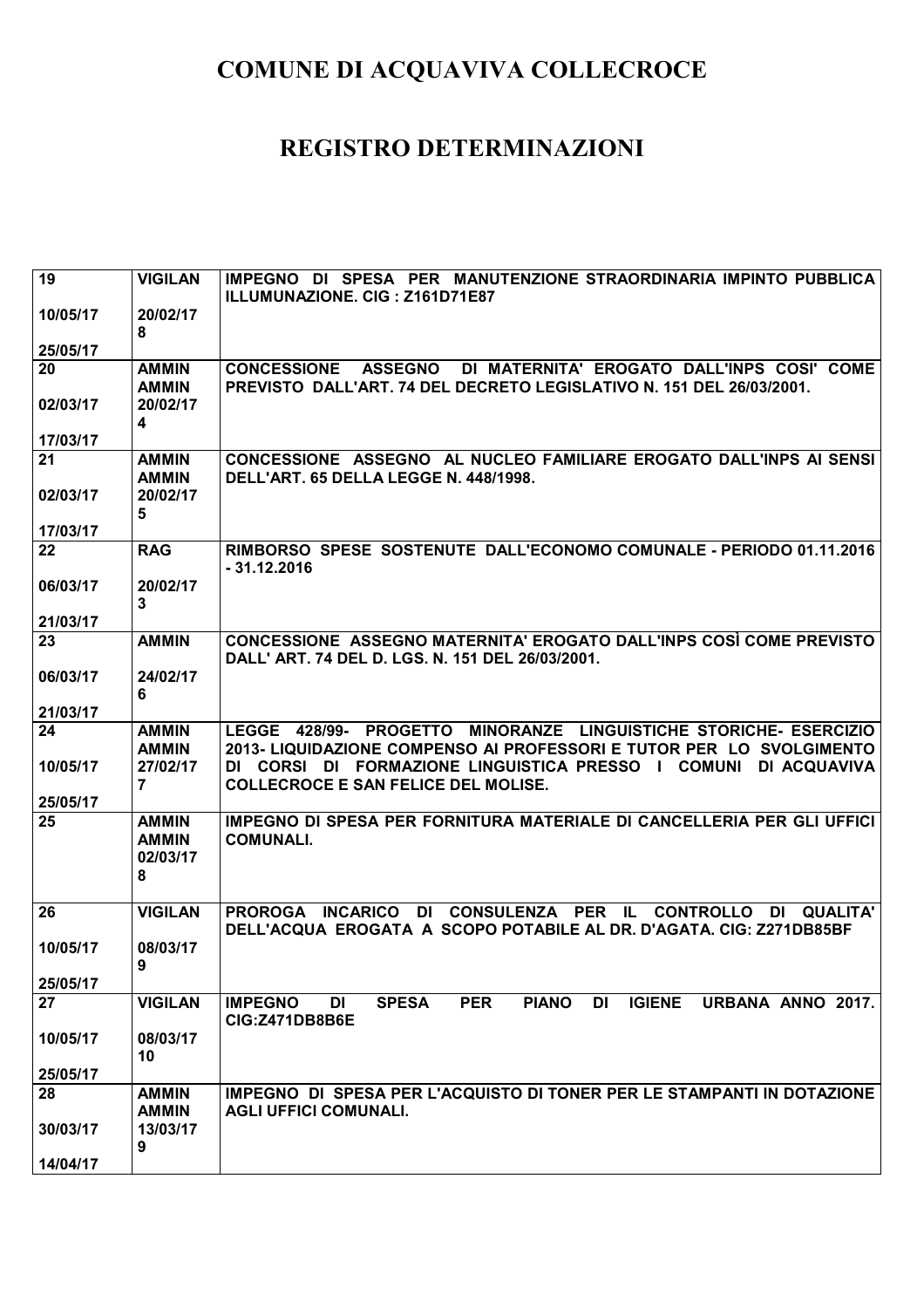| $\overline{29}$ | <b>AMMIN</b>               | SERVIZIO DI SEGRETERIA IN CONVENZIONE - LIQUIDAZIONE SOMMA SPETTANTE A                                                                                           |
|-----------------|----------------------------|------------------------------------------------------------------------------------------------------------------------------------------------------------------|
|                 | <b>AMMIN</b>               | QUESTO COMUNE PER IL 2°, 3° E 4° TRIMESTRE 2016.                                                                                                                 |
| 17/03/17        | 13/03/17                   |                                                                                                                                                                  |
|                 | 10                         |                                                                                                                                                                  |
| 01/04/17        |                            |                                                                                                                                                                  |
| 30              | <b>VIGILAN</b>             | LIQUIDAZIONE AL DR.MASSIMILIANO D'ANGELO PER OPERAZIONI DI PROGETTO                                                                                              |
|                 |                            | (ASSEGNO, MARTELLATA E DISTACCO CONFINI) DELLA 4° SEZ. BOSCO COMUNALE                                                                                            |
| 11/04/17        | 15/03/17                   | <b>FRASCALPIANO.</b>                                                                                                                                             |
|                 | 11                         |                                                                                                                                                                  |
| 26/04/17        |                            |                                                                                                                                                                  |
| 31              | <b>VIGILAN</b>             | IMPEGNO DI SPESA PER FORNITURA E MESSA IN OPERA PORTA EDIFICIO<br><b>SCOLASTICO.</b>                                                                             |
| 11/04/17        | 15/03/17                   |                                                                                                                                                                  |
|                 | 12                         |                                                                                                                                                                  |
| 26/04/17        |                            |                                                                                                                                                                  |
| $32\phantom{a}$ | <b>TECNICO</b>             | D.LGS. N. 112/98 IN MATERIA DI DIFESA DEL SUOLO- D.P.C.M. 12/10/2000 E D.P.C.M<br><b>COMUNE</b><br>DI<br>ACQUAVIVA COLLECROCE<br>(CB) - LAVORI DI<br>19/12/2000. |
| 23/03/17        | 16/03/17<br>$\overline{7}$ | SISTEMAZIONE MOVIMENTO FRANOSO S.P. APPULO-CHIETINA - APPROVAZIONE<br><b>RENDICONTO DELLE SPESE SOSTENUTE</b>                                                    |
| 07/04/17        |                            |                                                                                                                                                                  |
| 33              | <b>AMMIN</b>               | CONCESSIONE ASSEGNO AL NUCLEO FAMILIARE EROGATO DALL'INPS AI SENSI                                                                                               |
|                 | <b>AMMIN</b>               | DELL'ART. 65 DELLA LEGGE N. 448/1998.                                                                                                                            |
| 17/03/17        | 16/03/17                   |                                                                                                                                                                  |
|                 | 11                         |                                                                                                                                                                  |
| 01/04/17        |                            |                                                                                                                                                                  |
| 34              | <b>VIGILAN</b>             | <b>SPESA</b><br><b>PER</b><br>ACQUISTO MATERIALE IDRICO X RIPARAZIONE<br><b>IMPEGNO</b><br><b>DI</b><br><b>CONDOTTA IDRICA COMUNALE. CIG: Z091DEE25B</b>         |
|                 | 22/03/17                   |                                                                                                                                                                  |
|                 | 13                         |                                                                                                                                                                  |
|                 |                            |                                                                                                                                                                  |
| 35              | <b>VIGILAN</b>             | LIQUIDAZIONE DI SPESA PER ACQUISTO MATERIALE PER L'IGIENE E LA PULIZIA<br>PER SCUOLA. CIG: X2C1680EF1                                                            |
|                 | 27/03/17                   |                                                                                                                                                                  |
|                 | 14                         |                                                                                                                                                                  |
|                 |                            |                                                                                                                                                                  |
| 36              | <b>AMMIN</b>               | <b>IMPEGNO DI SPESA PER FORNITURA CARTA PER FOTOCOPIATRICE E ASSISTENZA</b>                                                                                      |
|                 | <b>AMMIN</b>               | SOFTWARE SU NOTEBOOK.                                                                                                                                            |
| 13/04/17        | 27/03/17                   |                                                                                                                                                                  |
|                 | 12 <sub>2</sub>            |                                                                                                                                                                  |
| 28/04/17        |                            |                                                                                                                                                                  |
| 37              | <b>TECNICO</b>             | 'POR FESR 2007/2013 - INTERVENTO DI RISPARMIO ED EFFICIENZA ENERGETICA<br>DI PUBBLICA ILLUMINAZIONE NEL COMUNE<br><b>ADEGUAMENTO</b><br><b>IMPIANTO</b>          |
|                 | 29/03/17<br>8              | DI ACQUAVIVA COLLECROCE' - APPROVAZIONE QUADRO ECONOMICO ALLO STATO<br><b>FINALE</b>                                                                             |
|                 |                            |                                                                                                                                                                  |
| 38              | <b>TECNICO</b>             | GESTIONE DEL SERVIZIO DEL DEPURATORE COMUNALE - AFFIDAMENTO ANNO<br>2017                                                                                         |
| 29/05/17        | 30/03/17                   |                                                                                                                                                                  |
|                 | 9                          |                                                                                                                                                                  |
| 13/06/17        |                            |                                                                                                                                                                  |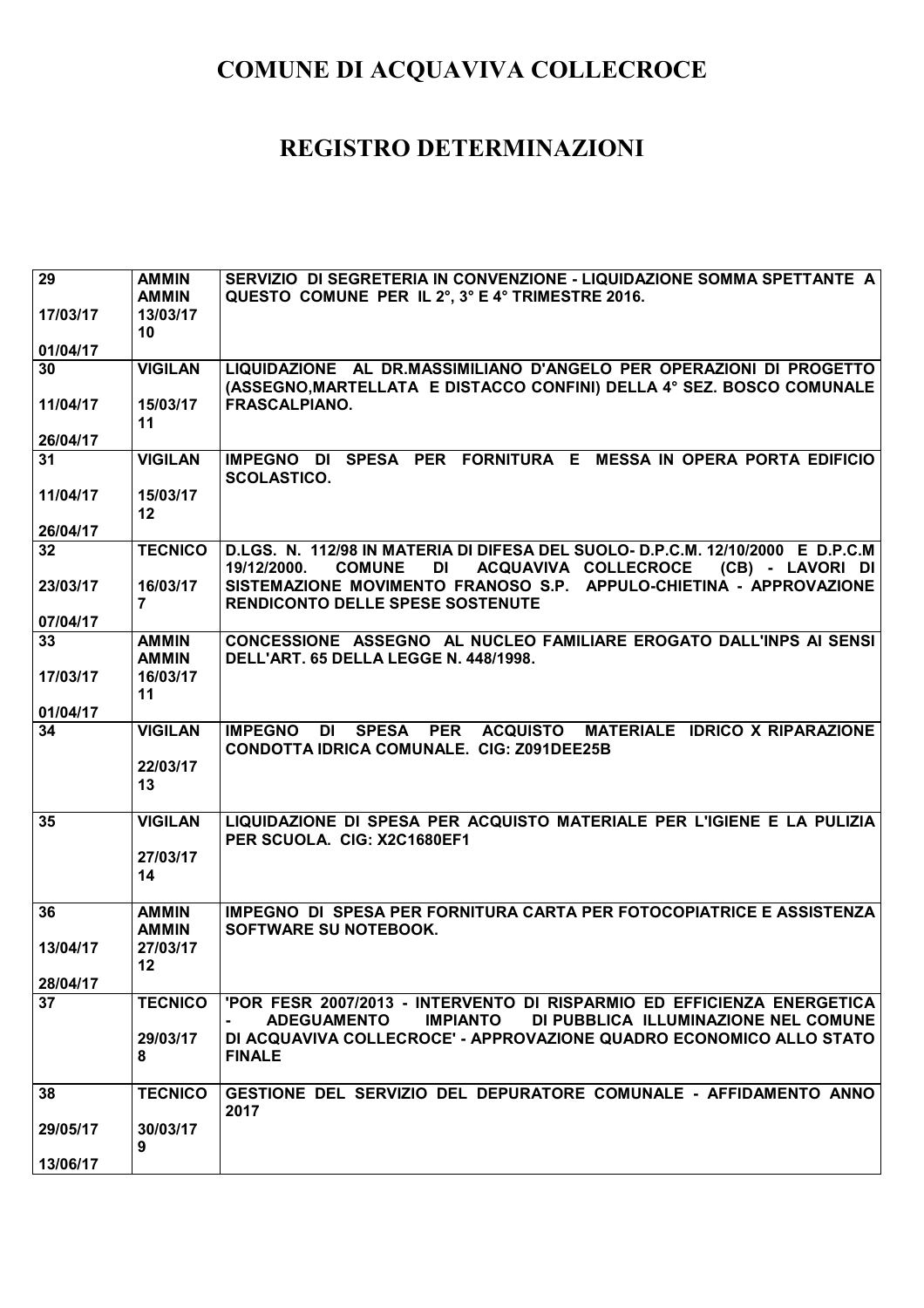| 39             | <b>TECNICO</b> | MANUTENZIONE STRAORDINARIA DELL'AUTOMEZZO N.U. - IVECO CB583KL                                                                           |
|----------------|----------------|------------------------------------------------------------------------------------------------------------------------------------------|
| 10/05/17       | 03/04/17       |                                                                                                                                          |
|                | 10             |                                                                                                                                          |
| 25/05/17       |                |                                                                                                                                          |
| 40             | <b>VIGILAN</b> | LIQUIDAZIONE FORNITURA DI GASOLIO PER AUTOTRAZIONE. CIG: Z531D1CB73                                                                      |
| 10/05/17       | 03/04/17       |                                                                                                                                          |
|                | 15             |                                                                                                                                          |
| 25/05/17<br>41 | <b>VIGILAN</b> | LIQUIDAZIONE DI SPESA PER ACQUISTO MATERIALE PER L'IGIENE E LA PULIZIA                                                                   |
|                |                | DELLA SCUOLA. CIG: Z901D5F403                                                                                                            |
| 11/04/17       | 03/04/17<br>16 |                                                                                                                                          |
| 26/04/17       |                |                                                                                                                                          |
| 42             | <b>VIGILAN</b> | LIQUIDAZIONE PER ACQUISTO MATERIALE VARIO D'URGENZA.<br><b>IMPEGNO</b><br>E.<br>CIG:Z641E19B7C                                           |
| 11/04/17       | 03/04/17       |                                                                                                                                          |
| 26/04/17       | 17             |                                                                                                                                          |
| 43             | <b>VIGILAN</b> | LIQUIDAZIONE PER CAMPIONAMENTI ANALISE ACQUE DESTINATE AL CONSUMO<br>UMANO. ANNO 2016 CIG: ZDF1C2EFB5                                    |
| 11/04/17       | 06/04/17       |                                                                                                                                          |
|                | 18             |                                                                                                                                          |
| 26/04/17       |                |                                                                                                                                          |
| 44             | <b>VIGILAN</b> | <b>IMPEGNO E LIQUIDAZIONE PER MANUTENZIONE STRAORDINARIA SULLA PUBBLICA</b><br>ILLUMINAZIONE. CIG: Z0E1E2542A                            |
| 11/04/17       | 06/04/17       |                                                                                                                                          |
| 26/04/17       | 19             |                                                                                                                                          |
| 45             | <b>AMMIN</b>   | POPOLARI DEL 28 MAGGIO 2017 - COSTITUZIONE DELL'UFFICIO<br><b>REFERENDUM</b>                                                             |
|                | <b>AMMIN</b>   | COMUNALE E AUTORIZZAZIONE AL PERSONALE DIPENDENTE A<br><b>ELETTORALE</b>                                                                 |
|                | 06/04/17       | SVOLGERE LAVORO STRAORDINARIO.                                                                                                           |
|                | 13             |                                                                                                                                          |
| 46             | <b>RAG</b>     | RIACCERTAEMNTO ORDINARIO RESIDUI ATTIVI E PASSIVI                                                                                        |
| 16/05/17       | 12/04/17       |                                                                                                                                          |
|                | 4              |                                                                                                                                          |
| 31/05/17       |                |                                                                                                                                          |
| 47             | <b>VIGILAN</b> | COMPLESSI ALLA COOP. IL MOSAICO. CIG:<br>LIQUIDAZIONE SERVIZIO MEZZI<br>Z011C345F6 CIG: ZD81CCE7F1                                       |
| 13/04/17       | 13/04/17<br>20 |                                                                                                                                          |
| 28/04/17       |                |                                                                                                                                          |
| 48             | <b>TECNICO</b> | <b>DEGLI</b><br><b>IMBALLAGGI</b><br><b>VETRO</b><br>(CER<br><b>SMALTIMENTO/RECUPERO</b><br>DI<br>150107)<br><b>LIQUIDAZIONE FATTURE</b> |
| 10/05/17       | 20/04/17       |                                                                                                                                          |
|                | 11             |                                                                                                                                          |
| 25/05/17       |                |                                                                                                                                          |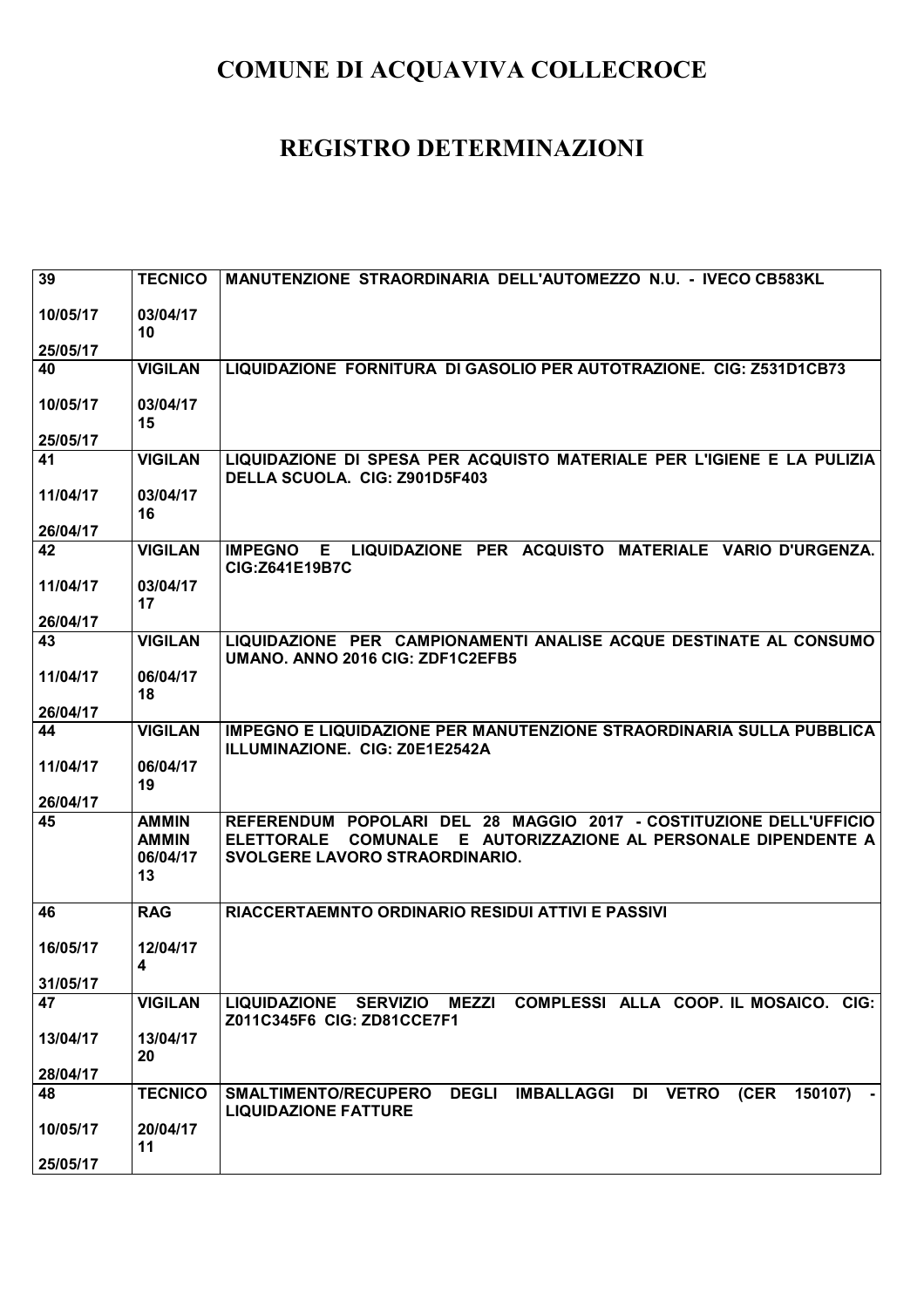| 49             | <b>TECNICO</b>               | MANUTENZIONE STRAORDINARIA DELL'AUTOMEZZO N.U. - IVECO CB583KL -                                                                               |
|----------------|------------------------------|------------------------------------------------------------------------------------------------------------------------------------------------|
| 10/05/17       | 20/04/17                     | <b>IMPEGNO DI SPESA IN FAVORE DI OFFICINE PILLA SNC</b>                                                                                        |
|                | 12                           |                                                                                                                                                |
| 25/05/17       |                              |                                                                                                                                                |
| 50             | <b>TECNICO</b>               | MANUTENZIONE DELL'AUTOMEZZO N.U. - IVECO<br><b>REVISIONE</b><br><b>PERIODICA</b><br>E.                                                         |
| 10/05/17       | 20/04/17                     | CB583KL - IMPEGNO DI SPESA IN FAVORE DI CARROZZERIA FERRARA GABRIELE<br><b>SNC</b>                                                             |
|                | 13                           |                                                                                                                                                |
| 25/05/17       |                              |                                                                                                                                                |
| 51             | <b>TECNICO</b>               | DELLA G.R. N.713 DEL 30.12.2014 - RIPRISTINO E MESSA IN<br><b>DELIBERAZIONE</b>                                                                |
| 10/05/17       | 27/04/17                     | SICUREZZA DI STRADE INTERPODERALI - LIQUIDAZIONE STATO FINALE LAVORI                                                                           |
|                | 14                           |                                                                                                                                                |
| 25/05/17       |                              |                                                                                                                                                |
| 52             | <b>AMMIN</b><br><b>AMMIN</b> | DI SPESA PER TRASPORTO ALUNNI E INSEGNANTI DELLA SCUOLA<br><b>IMPEGNO</b><br>PRIMARIA DI ACQUAVIVA COLLECROCE PER USCITE DIDATTICHE AD AGNONE, |
| 04/05/17       | 27/04/17                     | MONTEFALCONE NEL SANNIO E CAMPOBASSO.                                                                                                          |
| 19/05/17       | 15                           |                                                                                                                                                |
| 53             | <b>VIGILAN</b>               | SPESA PER RIPARAZIONE ACQUEDOTTO C.DA S.ANGELO. CIG:<br><b>IMPEGNO</b><br>DI                                                                   |
|                |                              | Z3A1E6E8E6                                                                                                                                     |
| 10/05/17       | 03/05/17                     |                                                                                                                                                |
| 25/05/17       | 21                           |                                                                                                                                                |
| 54             | <b>VIGILAN</b>               | LIQUIDAZIONE A SALDO PER SOSTITUZIONE E MESSA A NORMA CALDAIA CASA                                                                             |
|                |                              | COMUNALE. CIG: ZF61B8C0F5                                                                                                                      |
| 10/05/17       | 03/05/17                     |                                                                                                                                                |
| 25/05/17       | 22                           |                                                                                                                                                |
| 55             | <b>VIGILAN</b>               | <b>CENTRALE</b><br><b>IMPEGNO</b><br><b>DI</b><br><b>SPESA</b><br><b>RIPARAZIONE</b><br><b>TERMICA PALESTRA.</b>                               |
|                |                              | CIG:ZB11E6FB3F                                                                                                                                 |
| 10/05/17       | 03/05/17                     |                                                                                                                                                |
|                | 23                           |                                                                                                                                                |
| 25/05/17<br>56 | <b>VIGILAN</b>               | IMPEGNO E LIQUIDAZIONE ALL'AZIENDA SPECIALE REGIONALE MOLISE ACQUE.                                                                            |
|                |                              |                                                                                                                                                |
| 10/05/17       | 03/05/17                     |                                                                                                                                                |
|                | 24                           |                                                                                                                                                |
| 25/05/17<br>57 | <b>VIGILAN</b>               | LIQUIDAZIONE DI SPESA PER ACQUISTO MATERIALE IDRICO.                                                                                           |
|                |                              |                                                                                                                                                |
| 10/05/17       | 04/05/17                     |                                                                                                                                                |
|                | 25                           |                                                                                                                                                |
| 25/05/17       |                              |                                                                                                                                                |
| 58             | <b>TECNICO</b>               | DELIBERAZIONE DELLA G.R. N.713 DEL 30.12.2014 - RIPRISTINO E MESSA IN<br>SICUREZZA DI STRADE INTERPODERALI - LIQUIDAZIONE COMPETENZE TECNICHE  |
| 10/05/17       | 04/05/17                     |                                                                                                                                                |
|                | 15                           |                                                                                                                                                |
| 25/05/17       |                              |                                                                                                                                                |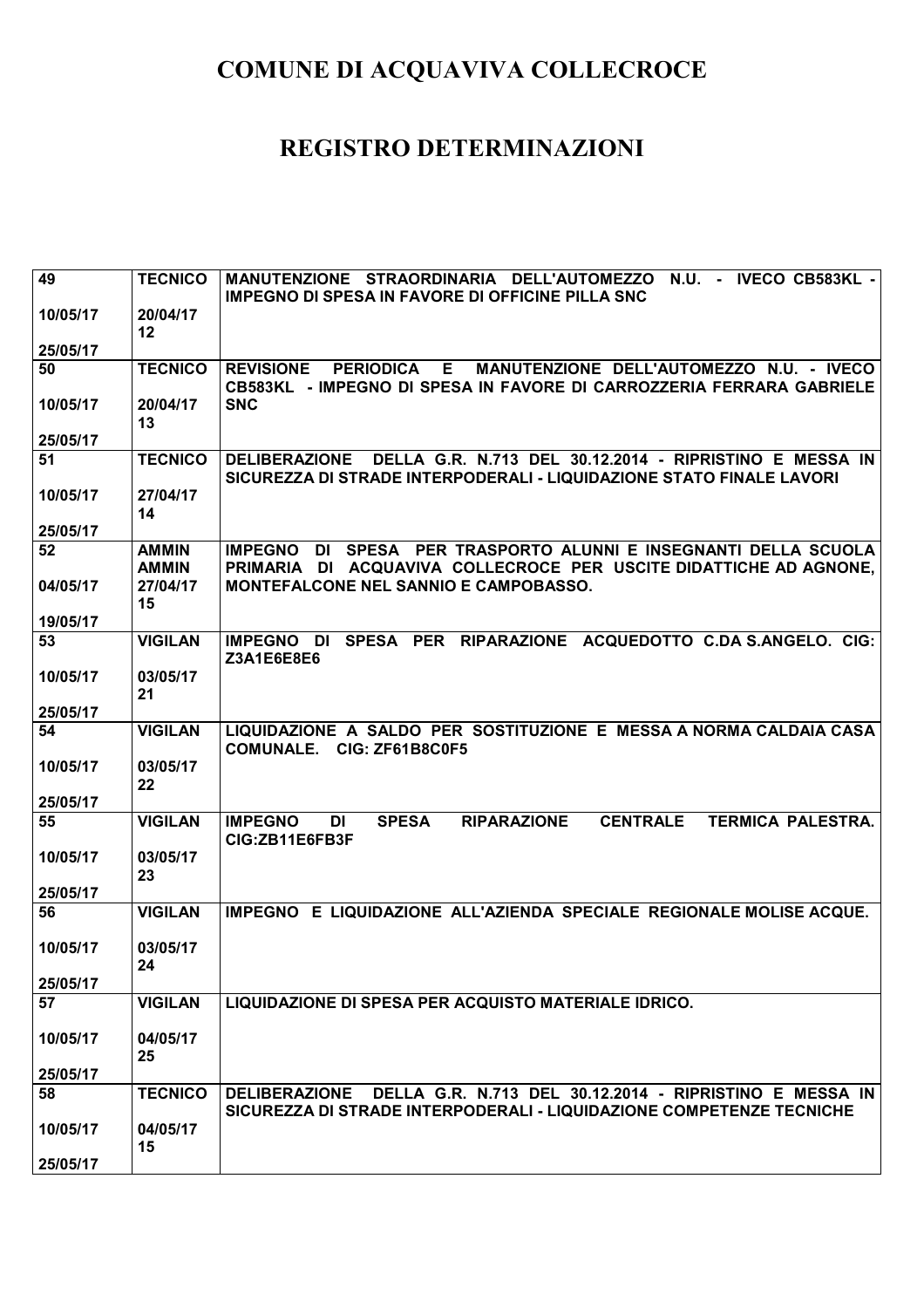| 59       | <b>TECNICO</b>               | <b>MANUTENZIONE DEL PIAGGIO PORTER - IMPEGNO DI SPESA</b>                                                                  |
|----------|------------------------------|----------------------------------------------------------------------------------------------------------------------------|
|          |                              |                                                                                                                            |
| 10/05/17 | 04/05/17<br>16               |                                                                                                                            |
| 25/05/17 |                              |                                                                                                                            |
| 60       | <b>AMMIN</b>                 | LIQUIDAZIONE RIMBORSO SPESE VIAGGI AL DIPENDENTE DEL COMUNE DI                                                             |
|          | <b>AMMIN</b>                 | MAFALDA SIG. GIUSEPPE MONTANO UTILIZZATO DA QUESTO COMUNE AI SENSI                                                         |
| 10/05/17 | 04/05/17                     | DELL'ART. 1, COMMA 557 DELLA LEGGE N. 311/2004.                                                                            |
|          | 16                           |                                                                                                                            |
| 25/05/17 |                              |                                                                                                                            |
| 61       | <b>AMMIN</b>                 | AFFIDAMENTO SERVIZIO ATTIVITA' DI COMPILAZIONE E INVIO DICHIARAZIONI<br><b>FISCALI.</b>                                    |
| 18/05/17 | <b>AMMIN</b><br>04/05/17     |                                                                                                                            |
|          | 17                           |                                                                                                                            |
| 02/06/17 |                              |                                                                                                                            |
| 62       | <b>AMMIN</b>                 | LIQUIDAZIONE RIMBORSO SPESE VIAGGI AL DIPENDENTE DEL COMUNE DI                                                             |
|          | <b>AMMIN</b>                 | MONTEMITRO SIG. LUCA PASCIULLO UTILIZZATO DA QUESTO COMUNE AI SENSI                                                        |
| 10/05/17 | 04/05/17                     | DELL'ART. 1, COMMA 557 DELLA LEGGE N. 311/2004.                                                                            |
| 25/05/17 | 18                           |                                                                                                                            |
| 63       | <b>AMMIN</b>                 | IMPEGNO DI SPESA PER TONER E CARTUCCIA PER STAMPANTI IN DOTAZIONE                                                          |
|          | <b>AMMIN</b>                 | <b>AGLI UFFICI COMUNALI.</b>                                                                                               |
| 11/05/17 | 08/05/17                     |                                                                                                                            |
|          | 19                           |                                                                                                                            |
| 26/05/17 |                              |                                                                                                                            |
| 64       | <b>TECNICO</b>               | SERVIZIO DI GESTIONE DEL DEPURATORE COMUNALE - LIQUIDAZIONE FATTURA                                                        |
| 10/05/17 | 08/05/17                     | <b>SECONDO E TERZO TRIMESTRE 2016</b>                                                                                      |
|          | 17                           |                                                                                                                            |
| 25/05/17 |                              |                                                                                                                            |
| 65       | <b>RAG</b>                   | RIMBORSO ICI AI CONTRIBUENTI SIGNOR SABELLA PALMERINO E SIGNORA                                                            |
|          |                              | <b>MIRCO FRANCESCHINA.</b>                                                                                                 |
| 29/06/17 | 11/05/17<br>5                |                                                                                                                            |
| 14/07/17 |                              |                                                                                                                            |
| 66       | <b>AMMIN</b>                 | CONTROVERSIA RUZZI SILVANA/COMUNE<br><b>TRANSAZIONE</b><br>DI ACQUAVIVA                                                    |
|          | <b>AMMIN</b>                 | <b>COLLECROCE - LIQUIDAZIONE SOMMA DOVUTA ALLA SIG.RA RUZZI SILVANA.</b>                                                   |
| 12/05/17 | 11/05/17                     |                                                                                                                            |
|          | 20 <sub>2</sub>              |                                                                                                                            |
| 27/05/17 |                              |                                                                                                                            |
| 67       | <b>AMMIN</b><br><b>AMMIN</b> | IMPEGNO E LIQUIDAZIONE DI SPESA A POSTE E TRIBUTI S.P.A. PER ATTIVITA' DI<br><b>RISCOSSIONE COATTIVA ANNI 2014 E 2015.</b> |
|          | 15/05/17                     |                                                                                                                            |
|          | 21                           |                                                                                                                            |
|          |                              |                                                                                                                            |
| 68       | <b>VIGILAN</b>               | <b>IMPEGNO</b><br><b>SPESA</b><br><b>PER</b><br><b>ACQUISTO</b><br>CIG:<br>DI<br><b>GASOLIO PER AUTOTRAZIONE.</b>          |
|          |                              | Z8E1EAB88E                                                                                                                 |
| 23/05/17 | 18/05/17<br>26               |                                                                                                                            |
| 07/06/17 |                              |                                                                                                                            |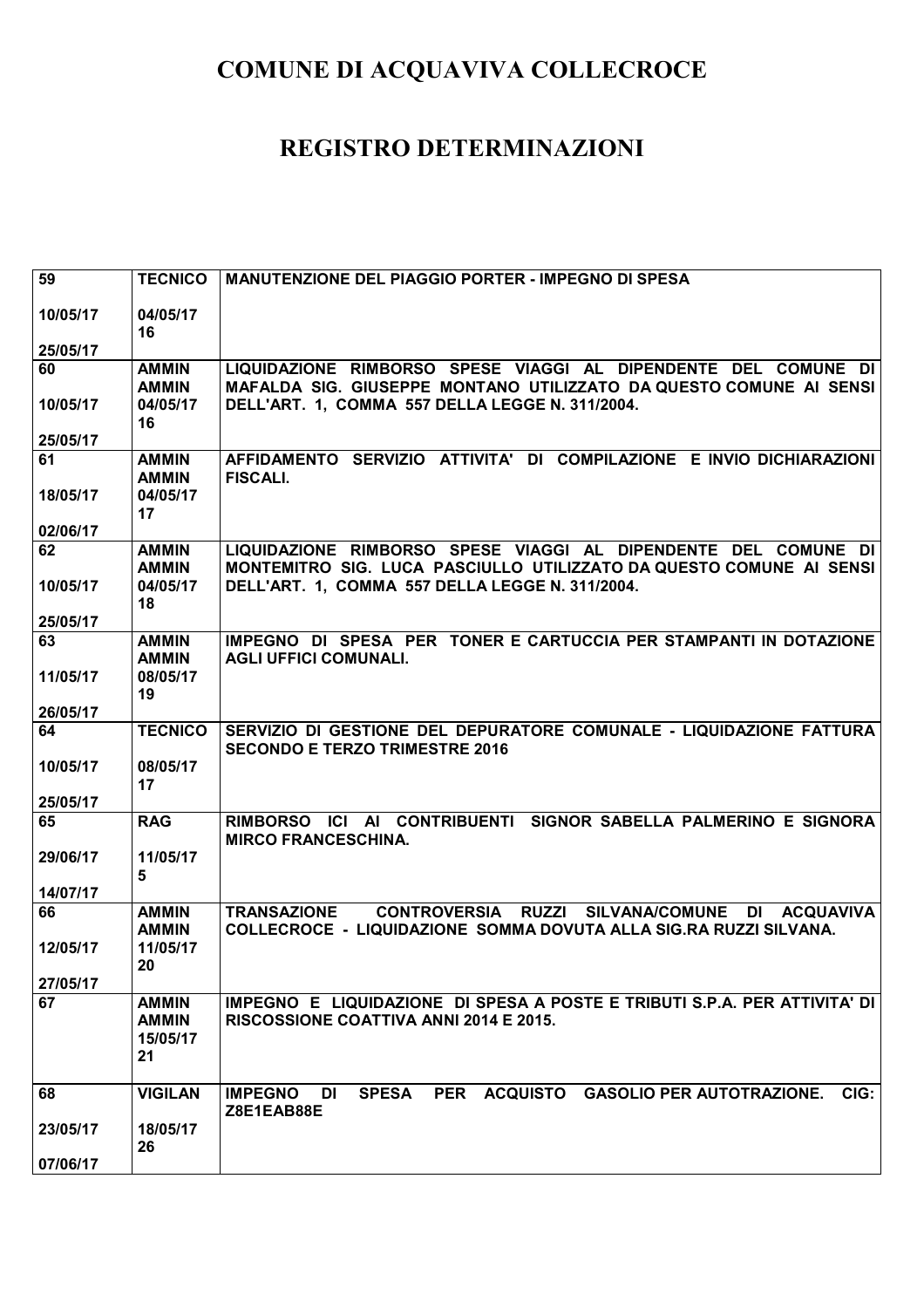| 69             | <b>TECNICO</b>               | AFFIDAMENTO SERVIZIO DI CARICO E TRASPORTO RAEE - IMPEGNO DI SPESA                                                                               |
|----------------|------------------------------|--------------------------------------------------------------------------------------------------------------------------------------------------|
| 18/05/17       | 18/05/17                     |                                                                                                                                                  |
|                | 18                           |                                                                                                                                                  |
| 02/06/17       |                              |                                                                                                                                                  |
| 70             | <b>TECNICO</b>               | AFFIDAMENTO DEL SERVIZIO DI AFFIANCAMENTO E ASSISTENZA PER LE ATTIVITÀ<br>PREORDINATE ALL'ATTUAZIONE DELLA NORMATIVA DI CUI AL D.LGS 23 MAGGIO   |
| 05/06/17       | 22/05/17                     | 2000, N. 164 E S.M.I. PER LA CONCESSIONE DEL SERVIZIO PUBBLICO DI                                                                                |
| 20/06/17       | 19                           | DISTRIBUZIONE DEL GAS SUL TERRITORIO COMUNALE                                                                                                    |
| 71             | <b>VIGILAN</b>               | LIQUIDAZIONE DI SPESA PER RIPARAZIONE ACQUEDOTTO IN C.DA CERRITELLA.                                                                             |
|                |                              | CIG:Z9E1EAB8F2                                                                                                                                   |
| 23/05/17       | 22/05/17                     |                                                                                                                                                  |
| 07/06/17       | 27                           |                                                                                                                                                  |
| 72             | <b>RAG</b>                   | AFFIDAMENTO SERVIZIO DI SUPPORTO ALLA RISCOSSIONE DEI TRIBUTI.                                                                                   |
|                | <b>RAG</b>                   |                                                                                                                                                  |
| 23/05/17       | 22/05/17                     |                                                                                                                                                  |
|                | 6                            |                                                                                                                                                  |
| 07/06/17<br>73 | <b>VIGILAN</b>               | DI SPESA PER RIPARAZIONE ACQUEDOTTO RURALE IN C.DA<br><b>LIQUIDAZIONE</b>                                                                        |
|                |                              | S.ANGELO. CIG:Z3A1E6E8E6                                                                                                                         |
| 23/05/17       | 22/05/17                     |                                                                                                                                                  |
|                | 28                           |                                                                                                                                                  |
| 07/06/17       |                              |                                                                                                                                                  |
| 74             | <b>AMMIN</b><br><b>AMMIN</b> | IMPEGNO DI SPESA PER RILEGATURA REGISTRI DELLO STATO CIVILE ANNO 2016<br>E PER LA FORNITURA DI MATERIALE DI CANCELLERIA PER GLI UFFICI COMUNALI. |
| 23/05/17       | 22/05/17                     |                                                                                                                                                  |
|                | 22                           |                                                                                                                                                  |
| 07/06/17       |                              |                                                                                                                                                  |
| 75             | <b>RAG</b>                   | RIMBORSO SPESE SOSTENUTE DALL'ECONOMO COMUNALE - PERIODO 01.01.2017<br>$-30.04.2017$                                                             |
| 23/05/17       | 22/05/17                     |                                                                                                                                                  |
| 07/06/17       | $\overline{7}$               |                                                                                                                                                  |
| 76             | <b>VIGILAN</b>               | IMPEGNO DI SPESA PER SERVIZIO MEZZI COMOLESSI ALLA COOP. 'IL MOSAICO'                                                                            |
|                |                              | <b>CIG:Z1F1EB9F71</b>                                                                                                                            |
| 29/05/17       | 23/05/17                     |                                                                                                                                                  |
| 13/06/17       | 29                           |                                                                                                                                                  |
| 77             | <b>AMMIN</b>                 | LEGGE REGIONALE N. 31 DEL 02/10/2006 - AMMISSIONE A CONTRIBUTO DELLA                                                                             |
|                |                              | DOMANDA DEL SIG. LATTANZIO ANGELO.                                                                                                               |
| 07/06/17       | 24/05/17                     |                                                                                                                                                  |
|                | 23                           |                                                                                                                                                  |
| 22/06/17<br>78 | <b>TECNICO</b>               | LIQUIDAZIONE ALLA GUGLIONESI AMBIENTE PER LO SMATIMENTO RSU NEI MESI                                                                             |
|                |                              | DA GENNAIO AD APRILE 2017                                                                                                                        |
| 29/05/17       | 24/05/17                     |                                                                                                                                                  |
|                | 20                           |                                                                                                                                                  |
| 13/06/17       |                              |                                                                                                                                                  |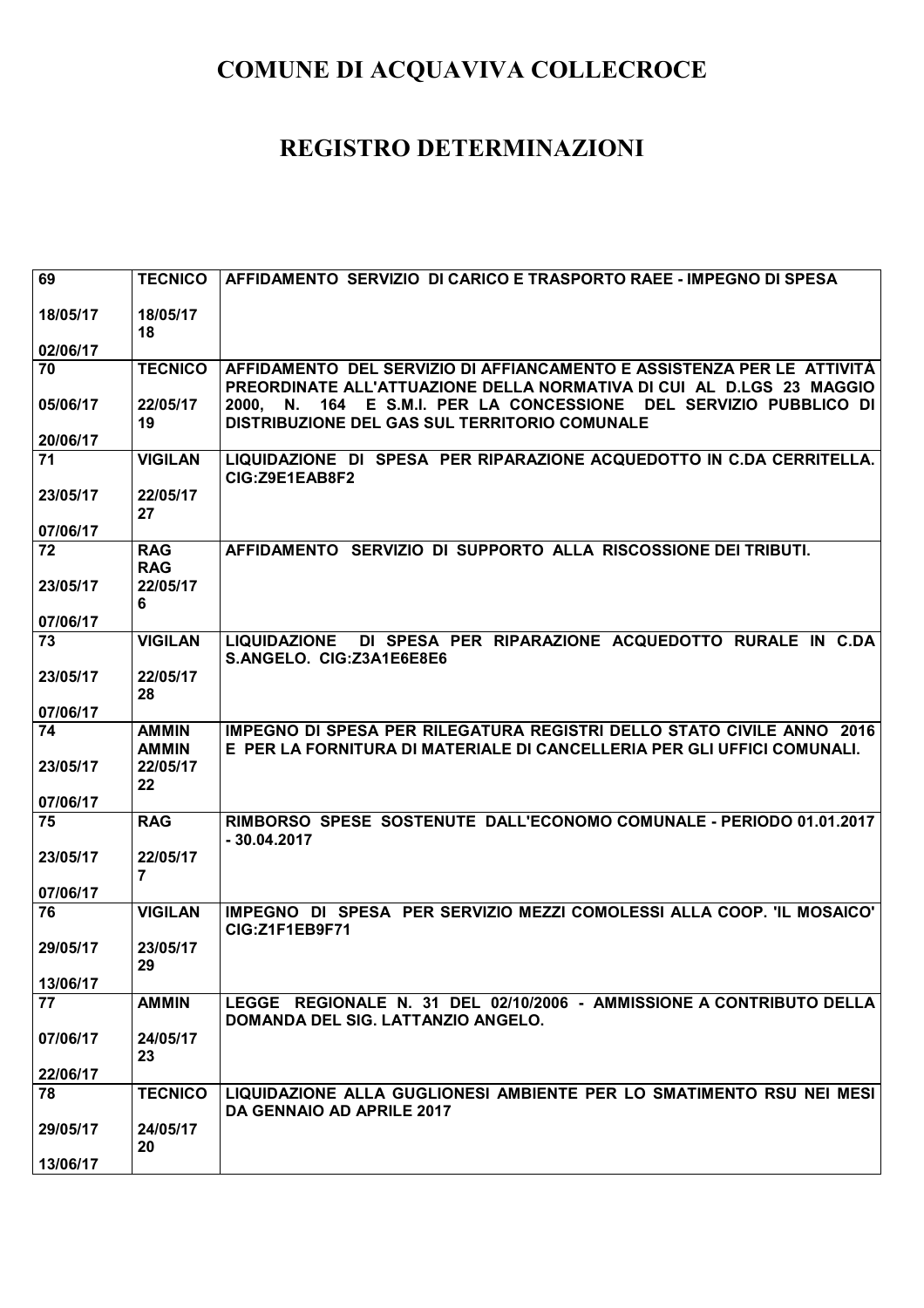| 79       | <b>TECNICO</b>                                 | <b>MANUTENZIONE LUCI VOTIVE</b>                                                                                                                  |
|----------|------------------------------------------------|--------------------------------------------------------------------------------------------------------------------------------------------------|
| 29/05/17 | 24/05/17<br>21                                 |                                                                                                                                                  |
| 13/06/17 |                                                |                                                                                                                                                  |
| 80       | <b>TECNICO</b>                                 | N.U. - IVECO CB583KL -<br>MANUTENZIONE STRAORDINARIA DELL'AUTOMEZZO<br><b>IMPEGNO DI SPESA IN FAVORE DI OFFICINE PILLA SNC</b>                   |
| 29/05/17 | 24/05/17<br>22                                 |                                                                                                                                                  |
| 13/06/17 |                                                |                                                                                                                                                  |
| 81       | <b>TECNICO</b>                                 | <b>IVECO - TARGATO</b><br><b>MANUTENZIONE</b><br>STRAORDINARIA DELL'AUTOMEZZO<br><b>N.U.</b><br><b>CB583KL</b>                                   |
| 29/05/17 | 24/05/17<br>23                                 |                                                                                                                                                  |
| 13/06/17 |                                                |                                                                                                                                                  |
| 82       | <b>VIGILAN</b>                                 | COMPLESSI ALLA COOP. IL MOSAICO. CIG:<br><b>MEZZI</b><br><b>LIQUIDAZIONE</b><br><b>SERVIZIO</b><br>ZD81CCE7F1 CIG: Z1F1EB9F71                    |
| 29/05/17 | 25/05/17<br>30                                 |                                                                                                                                                  |
| 13/06/17 |                                                |                                                                                                                                                  |
| 83       | <b>AMMIN</b><br><b>AMMIN</b>                   | DELIBERAZIONE DI GIUNTA COMUNALE N. 39 DELL'11/05/2017 - AFFIDAMENTO<br>INCARICO LEGALE ALL'AVV. ANTONELLA GRASSO.                               |
| 26/05/17 | 25/05/17<br>24                                 |                                                                                                                                                  |
| 10/06/17 |                                                |                                                                                                                                                  |
| 84       | <b>AMMIN</b><br><b>AMMIN</b>                   | 428/1999 - PROGETTO MINORANZE LINGUISTICHE STORICHE<br><b>LEGGE</b><br>N.<br>ESERCIZIO 2013 - LIQUIDAZIONE COMPENSO AL PROFESSORE E AL TUTOR PER |
|          | 29/05/17<br>25                                 | LO SVOLGIMENTO DEL CORSO DI FORMAZIONE LINGUISTICA PRESSO IL COMUNE<br><b>DI MONTEMITRO.</b>                                                     |
|          |                                                |                                                                                                                                                  |
| 85       | <b>RAG</b>                                     | RIMBORSO ICI ALLA CONTRIBUENTE SIGNORA D'ANGELO LUCIA.                                                                                           |
| 29/06/17 | 31/05/17<br>8                                  |                                                                                                                                                  |
| 14/07/17 |                                                |                                                                                                                                                  |
| 86       | <b>TECNICO</b>                                 | MANUTENZIONE STRAORDINARIA DELL'AUTOMEZZO N.U. - IVECO CB583KL                                                                                   |
| 14/07/17 | 01/06/17                                       |                                                                                                                                                  |
| 29/07/17 | 24                                             |                                                                                                                                                  |
| 87       | <b>AMMIN</b><br><b>AMMIN</b><br>01/06/17<br>26 | SERVIZIO DI CONDUCENTE SCUOLABUS - LIQUIDAZIONE RELATIVA AL SERVIZIO<br>PRESTATO NEL MESE DI GIUGNO 2016.                                        |
| 88       | <b>VIGILAN</b><br>05/06/17<br>31               | IMPEGNO DI SPESA PER UTILIZZO PERSONALE ARSARP ANNI 2016/2017 . CIG:<br>ZF91EDDA01                                                               |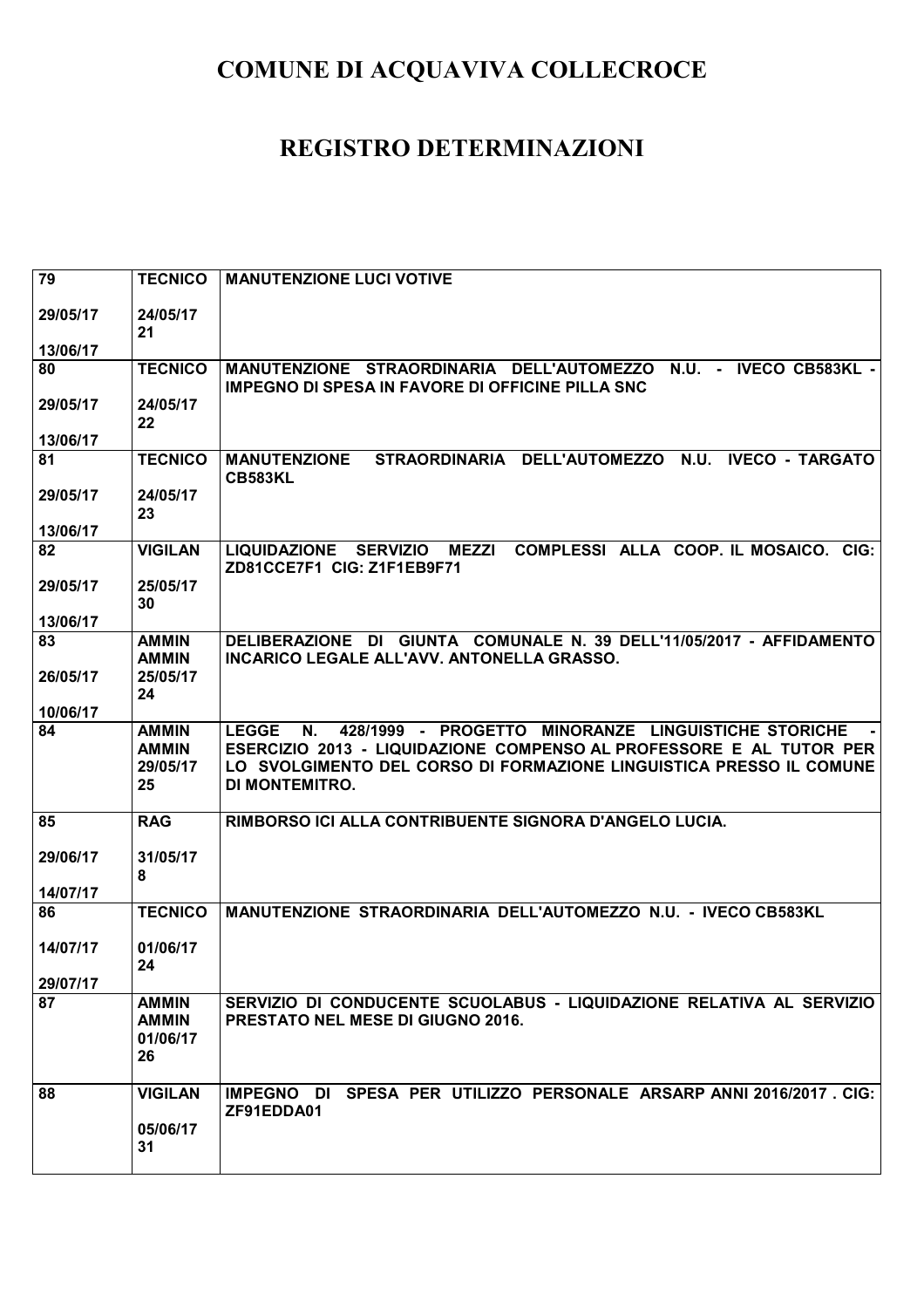| 89                   | <b>AMMIN</b><br><b>AMMIN</b><br>05/06/17<br>27 | DELIBERAZIONE DI GIUNTA COMUNALE N. 12 DEL 09/0372017 - LIQUIDAZIONE<br><b>COMPENSO ALL'AVV. LUCA CIARALLO.</b>                                            |
|----------------------|------------------------------------------------|------------------------------------------------------------------------------------------------------------------------------------------------------------|
| 90                   | <b>AMMIN</b><br><b>AMMIN</b><br>05/06/17<br>28 | ALL'ASSOCIAZIONE CULTURALE<br><b>LIQUIDAZIONE</b><br><b>CONTRIBUTO</b><br><b>ECONOMICO</b><br>NAS ZIVOT DI ACQUAVIVA COLLECROCE.                           |
| 91<br>08/06/17       | <b>AMMIN</b><br><b>AMMIN</b><br>05/06/17       | DI SPESA RELATIVA ALLA FORNITURA<br>DI<br><b>MATERIALI</b><br><b>DI</b><br><b>LIQUIDAZIONE</b><br><b>CANCELLERIA E MONITOR PC PER GLI UFFICI COMUNALI.</b> |
| 23/06/17             | 29                                             |                                                                                                                                                            |
| 92                   | <b>RAG</b>                                     | <b>ENEL ENERGIA S.P.A. - LIQUIDAZIONE FATTURE</b>                                                                                                          |
| 29/06/17             | 07/06/17<br>9                                  |                                                                                                                                                            |
| 14/07/17             |                                                |                                                                                                                                                            |
| 93                   | <b>RAG</b><br><b>RAG</b>                       | LIQUIDAZIONE DI SPESA RELATIVA AL SERVIZIO DI SUPPORTO ALLA RISCOSSIONE<br><b>DEI TRIBUTI.</b>                                                             |
| 19/06/17             | 07/06/17                                       |                                                                                                                                                            |
| 04/07/17             | 10                                             |                                                                                                                                                            |
| 94                   | <b>RAG</b>                                     | IMU - TASI ALLA CONTRIBUENTE SIGNORA SPADANUDA<br>RIMBORSO ICI<br>$\sim$<br><b>MARISA DIANA</b>                                                            |
| 29/06/17             | 07/06/17<br>11                                 |                                                                                                                                                            |
| 14/07/17<br>95       | <b>VIGILAN</b>                                 | IMPEGNO DI SPESA PER RIPARAZIONE TERNA CATERPILLAR. CIG: Z751EEED3C                                                                                        |
|                      |                                                |                                                                                                                                                            |
| 29/06/17<br>14/07/17 | 08/06/17<br>32                                 |                                                                                                                                                            |
| 96                   | <b>VIGILAN</b>                                 | LIQUIDAZIONE DI SPESA PER ACQUISTO GASOLIO PER AUTOTRAZIONE                                                                                                |
|                      | 08/06/17<br>33                                 |                                                                                                                                                            |
| 97                   | <b>RAG</b>                                     | RIMBORSO IMU ALLA CONTRIBUENTE SIGNORA SPADANUDA MARISA                                                                                                    |
| 29/06/17             | 08/06/17<br>12                                 |                                                                                                                                                            |
| 14/07/17             |                                                |                                                                                                                                                            |
| 98                   | <b>TECNICO</b>                                 | D.G.R. N. 117 DEL 30 MARZO 2017 - PATTO PER LO SVILUPPO DELLA REGIONE<br>MOLISE - FONDO SVILUPPO E COESIONE 2014-2020 - DELIBERA CIPE 10 AGOSTO            |
| 23/11/17             | 08/06/17                                       | 2016, N. 26 - AREA TEMATICA TURISMO E CULTURA - AZIONE IMPIANTISTICA                                                                                       |
| 08/12/17             | 25                                             | SPORTIVA CON POLI INTEGRATI CON OFFERTA SCOLASTICA, TURISTICA E QUALITÀ<br>DELLA VITA - AFFIDAMENTO INCARICO DI PROGETTAZIONE.                             |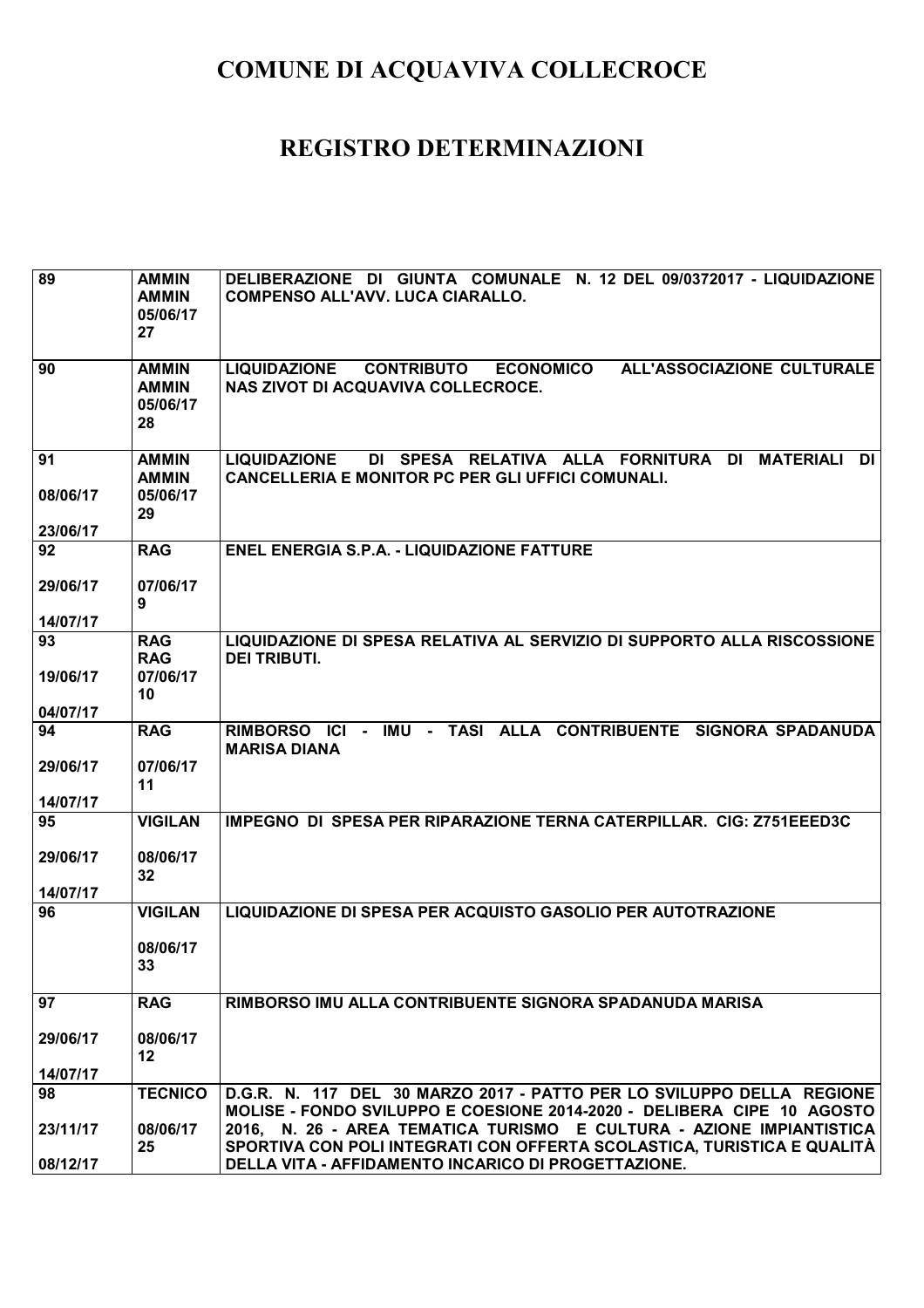| 99       | <b>VIGILAN</b>               | DI SPESA PER LAVORI IN C.DA FONTINA X ACCESSO SERBATOIO<br><b>IMPEGNO</b><br>COMUNALE. CIG: ZAB1EF24F8                                            |
|----------|------------------------------|---------------------------------------------------------------------------------------------------------------------------------------------------|
| 15/06/17 | 9/06/17<br>34                |                                                                                                                                                   |
| 30/06/17 |                              |                                                                                                                                                   |
| 100      | <b>AMMIN</b><br><b>AMMIN</b> | <b>CONFERIMENTO INCARICO A BROKER ASSICURATIVO.</b>                                                                                               |
| 15/06/17 | 12/06/17<br>30               |                                                                                                                                                   |
| 30/06/17 |                              |                                                                                                                                                   |
| 101      | <b>TECNICO</b>               | ATTIVITÀ DI COMUNICAZIONE, INFORMAZIONE E SENSIBILIZZAZIONE DELLA<br>CITTADINANZA - AFFIDAMENTO INCARICO ALLA EWAP - SOCIETÀ COOPERATIVA          |
| 29/06/17 | 12/06/17<br>26               |                                                                                                                                                   |
| 14/07/17 |                              |                                                                                                                                                   |
| 102      | <b>TECNICO</b>               | FORNITURA SACCHI RACCOLTA DIFFERENZIATA - IMPEGNO DI SPESA                                                                                        |
| 29/06/17 | 12/06/17<br>27               |                                                                                                                                                   |
| 14/07/17 |                              |                                                                                                                                                   |
| 103      | <b>RAG</b><br><b>RAG</b>     | <b>RUOLO</b><br><b>GESTIONE</b><br><b>PROCEDURE</b><br>COATTIVE A MEZZO<br>D.P.R. N. 602/1973 -<br>LIQUIDAZIONE FATTURE A POSTE TRIBUTI SCPA.     |
| 29/06/17 | 14/06/17<br>13               |                                                                                                                                                   |
| 14/07/17 |                              |                                                                                                                                                   |
| 104      | <b>TECNICO</b>               | <b>AVVISO</b><br>PUBBLICO E SCHEMA DI CONTRATTO PER IL<br><b>APPROVAZIONE</b><br>CONFERIMENTO DI N.1 BORSA LAVORO RELATIVA AL PROGETTO DENOMINATO |
| 20/06/17 | 19/06/17<br>28               | 'STRADE PULITE'                                                                                                                                   |
| 05/07/17 |                              |                                                                                                                                                   |
| 105      | <b>TECNICO</b>               | STIPULA POLIZZA FIDEJUSSORIA PER CONFERIMENTO CER 200108 C/O IMPIANTO<br>DI TRATTAMENTO FOGLIA UMBERTO SRL                                        |
| 29/06/17 | 21/06/17<br>29               |                                                                                                                                                   |
| 14/07/17 |                              |                                                                                                                                                   |
| 106      | <b>VIGILAN</b>               | <b>LIQUIDAZIONE</b><br><b>SERVIZIO</b><br><b>MEZZI</b><br>COMPLESSI ALLA COOP. IL MOSAICO.<br>CIG:<br>Z1F1EB9F71                                  |
|          | 21/06/17<br>35               |                                                                                                                                                   |
| 107      | <b>TECNICO</b>               | LIQUIDAZIONE ALLA GUGLIONESI AMBIENTE PER LO SMATIMENTO RSU NEL MESE<br>DI MAGGIO 2017                                                            |
| 14/07/17 | 21/06/17<br>30               |                                                                                                                                                   |
| 29/07/17 |                              |                                                                                                                                                   |
| 108      | <b>VIGILAN</b>               | SPESA PER MANUTENZIONE ESTINTORI IIº SEMESTRE 2016.<br>LIQUIDAZIONE DI<br>CIG: ZDB1BB245B                                                         |
|          | 21/06/17<br>36               |                                                                                                                                                   |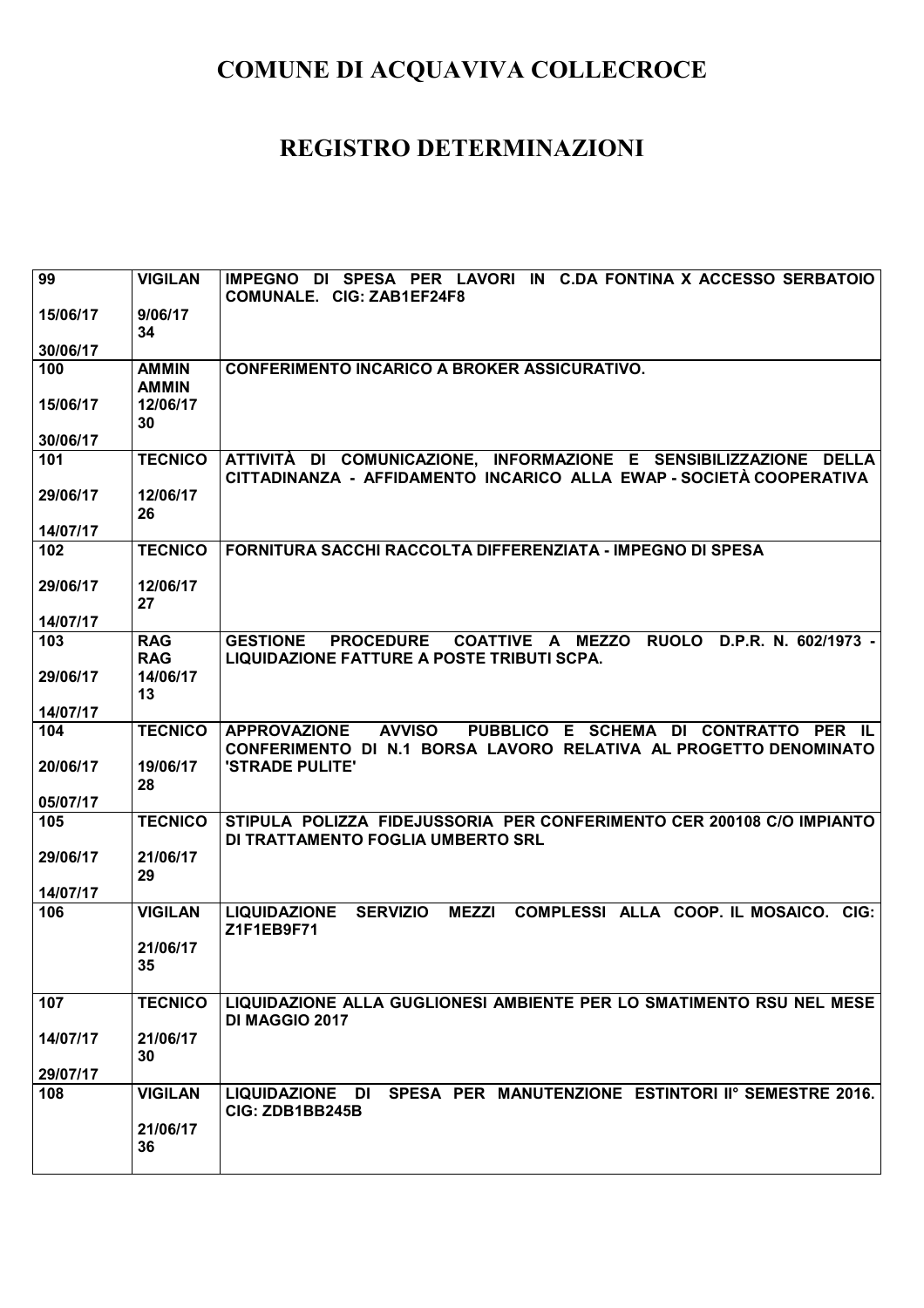| 109      | <b>VIGILAN</b>                                 | LIQUIDAZIONE PER TAGLIO E ACCATASTAMENTO DI N.53 CANNE DI LEGNA.<br>BOSCO COMUNALE FRASCALPIANO. CIG: ZDC1C78485                                                           |
|----------|------------------------------------------------|----------------------------------------------------------------------------------------------------------------------------------------------------------------------------|
| 22/06/17 | 21/06/17<br>37                                 |                                                                                                                                                                            |
| 07/07/17 |                                                |                                                                                                                                                                            |
| 110      | <b>VIGILAN</b>                                 | DI<br><b>SPESA</b><br><b>RIPARAZIONE</b><br>CENTRALE TERMICA PALESTRA.<br><b>LIQUIDAZIONE</b><br>CIG:ZB11E6FB3F                                                            |
| 22/06/17 | 21/06/17<br>38                                 |                                                                                                                                                                            |
| 07/07/17 |                                                |                                                                                                                                                                            |
| 111      | <b>AMMIN</b><br><b>AMMIN</b><br>26/06/17<br>31 | <b>CARTA</b><br><b>LIQUIDAZIONE</b><br>DI<br><b>SPESA</b><br>RIGUARDANTE LA FORNITURA<br><b>DI</b><br><b>PER</b><br>FOTOCOPIATRICE ED ASSISTENZA SOFTWARE SU NOTEBOOK.     |
| 112      | <b>AMMIN</b><br><b>AMMIN</b><br>26/06/17<br>32 | LIQUIDAZIONE DI SPESA RIGUARDANTE LA FORNITURA DI TONER E CARTUCCIA<br>PER STAMPANTI IN DOTAZIONE AGLI UFFICI COMUNALI.                                                    |
| 113      | <b>AMMIN</b><br><b>AMMIN</b><br>26/06/17<br>33 | LIQUIDAZIONE DI SPESA RIGUARDANTE LA RILEGATURA DEI REGISTRI DELLO<br>STATO CIVILE ANNO 2016 E LA FORNITURA DI MATERIALE DI CANCELLERIA PER<br><b>GLI UFFICI COMUNALI.</b> |
| 114      | <b>TECNICO</b>                                 | <b>'STRADE</b><br><b>PULITE'</b><br><b>PROGETTO</b><br><b>DENOMINATO</b><br><b>CONFERIMENTO DI N.1 BORSA</b><br>LAVORO - ANNO 2017 - APPROVAZIONE VERBALE E GRADUATORIA    |
| 16/10/17 | 29/06/17<br>31                                 |                                                                                                                                                                            |
| 31/10/17 |                                                |                                                                                                                                                                            |
| 115      | <b>AMMIN</b><br><b>AMMIN</b>                   | SOCIALE DI TERMOLI - PIANO SOCIALE DI ZONA<br>AMBITO TERRITORIALE<br><b>QUOTA</b><br><b>COMPARTECIPAZIONE</b><br>DI                                                        |
| 14/07/17 | 29/06/17<br>34                                 | <b>LIQUIDAZIONE</b><br>PER I SERVIZI SOCIO-<br><b>ASSISTENZIALI - 2° SEMESTRE 2016.</b>                                                                                    |
| 29/07/17 |                                                |                                                                                                                                                                            |
| 116      | <b>AMMIN</b><br><b>AMMIN</b>                   | IMPEGNO E LIQUIDAZIONE DI SPESA PER RINNOVO COPERTURE ASSICURATIVE<br><b>RCA AUTO E INFORTUNIO CONDUCENTI.</b>                                                             |
| 14/07/17 | 29/06/17<br>35 <sub>5</sub>                    |                                                                                                                                                                            |
| 29/07/17 |                                                |                                                                                                                                                                            |
| 117      | <b>TECNICO</b>                                 | ACQUISTO PRODOTTI WURTH - MEZZO RACCOLTA DIFFERENZIATA                                                                                                                     |
| 28/08/17 | 05/07/17<br>32                                 |                                                                                                                                                                            |
| 12/9/17  |                                                |                                                                                                                                                                            |
| 118      | <b>TECNICO</b>                                 | SERVIZIO DI GESTIONE DEL DEPURATORE COMUNALE - LIQUIDAZIONE FATTURA<br><b>PRIMO E SECONDO TRIMESTRE 2017</b>                                                               |
| 14/07/17 | 05/07/17<br>33                                 |                                                                                                                                                                            |
|          |                                                |                                                                                                                                                                            |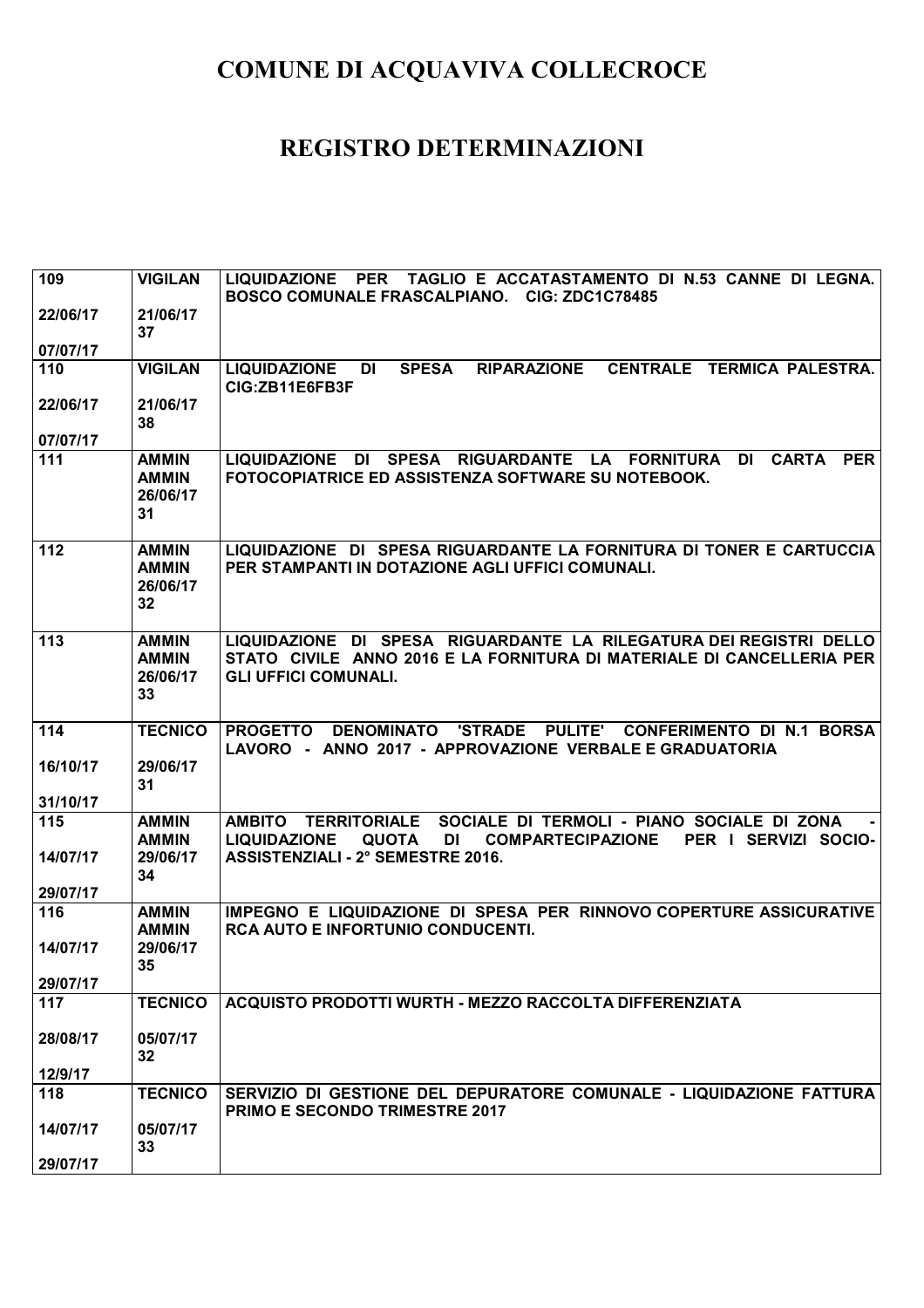| 119             | <b>TECNICO</b>                           | SERVIZIO DI CARICO E TRASPORTO RAEE - LIQUIDAZIONE<br><b>AFFIDAMENTO</b><br><b>FATTURA</b>                                                                                              |
|-----------------|------------------------------------------|-----------------------------------------------------------------------------------------------------------------------------------------------------------------------------------------|
| 14/07/17        | 06/07/17<br>34                           |                                                                                                                                                                                         |
| 29/07/17        |                                          |                                                                                                                                                                                         |
| 120             | <b>TECNICO</b>                           | <b>PERIODICA E</b><br><b>REVISIONE</b><br>MANUTENZIONE DELL'AUTOMEZZO N.U. - IVECO<br>CB583KL - LIQUIDAZIONE IN FAVORE DI CARROZZERIA FERRARA GABRIELE SNC                              |
| 14/07/17        | 06/07/17<br>35                           |                                                                                                                                                                                         |
| 29/07/17        |                                          |                                                                                                                                                                                         |
| 121<br>14/07/17 | <b>AMMIN</b><br><b>AMMIN</b><br>06/07/17 | LIQUIDAZIONE RIMBORSO SPESE VIAGGI AL DIPENDENTE DEL COMUNE DI<br>MAFALDA SIG. GIUSEPPE MONTANO UTILIZZATO DA QUESTO COMUNE AI SENSI<br>DELL'ART. 1, COMMA 557 DELLA LEGGE N. 311/2004. |
| 29/07/17        | 36                                       |                                                                                                                                                                                         |
| 122             | <b>AMMIN</b><br><b>AMMIN</b>             | LIQUIDAZIONE RIMBORSO SPESE VIAGGI AL DIPENDENTE DEL COMUNE DI<br>MONTEMITRO SIG. LUCA PASCIULLO UTILIZZATO DA QUESTO COMUNE AI SENSI                                                   |
| 14/07/17        | 06/07/17<br>37                           | DELL'ART. 1, COMMA 557 DELLA LEGGE N. 311/2004.                                                                                                                                         |
| 29/07/17        |                                          |                                                                                                                                                                                         |
| 123             | <b>RAG</b>                               | APPROVAZIONE RUOLO ACQUA, FOGNA E DEPURAZIONE - ANNO 2016.                                                                                                                              |
| 14/07/17        | 12/07/17<br>14                           |                                                                                                                                                                                         |
| 29/07/17        |                                          |                                                                                                                                                                                         |
| 124             | <b>AMMIN</b>                             | STIPULA POLIZZA ASSICURATIVA PER I DANNI PATRIMONIALI' ARRECATI A<br>TERZI DA AMMINISTRATORI E DIPENDENTI COMUNALI NELL'ESPLETAMENTO DELLE                                              |
| 01/08/17        | 13/07/17<br>38                           | RISPETTIVE FUNZIONI, ESCLUSO I CASI DI DOLO E COLPA GRAVE                                                                                                                               |
| 16/08/17        |                                          |                                                                                                                                                                                         |
| 125             | <b>TECNICO</b>                           | <b>WURTH</b><br>- MEZZO RACCOLTA DIFFERENZIATA -<br><b>ACQUISTO</b><br><b>PRODOTTI</b><br><b>LIQUIDAZIONE FATTURA</b>                                                                   |
| 28/08/17        | 13/07/17<br>36                           |                                                                                                                                                                                         |
| 12/9/17         |                                          |                                                                                                                                                                                         |
| 126             | <b>AMMIN</b><br><b>AMMIN</b>             | IMPEGNO DI SPESA PER ACQUISTO DI MATERIALI DI CANCELLERIA PER GLI UFFICI<br><b>COMUNALI.</b>                                                                                            |
| 01/08/17        | 13/07/17<br>39                           |                                                                                                                                                                                         |
| 16/08/17        |                                          |                                                                                                                                                                                         |
| 127             | <b>TECNICO</b>                           | LIQUIDAZIONE ALLA GUGLIONESI AMBIENTE PER LO SMATIMENTO RSU NEL MESE<br>DI GIUGNO 2017                                                                                                  |
| 28/08/17        | 17/07/17<br>37                           |                                                                                                                                                                                         |
| 12/9/17         |                                          |                                                                                                                                                                                         |
| 128             | <b>TECNICO</b>                           | FORNITURA SACCHI RACCOLTA DIFFERENZIATA - LIQUIDAZIONE FATTURA                                                                                                                          |
|                 | 17/07/17<br>38                           |                                                                                                                                                                                         |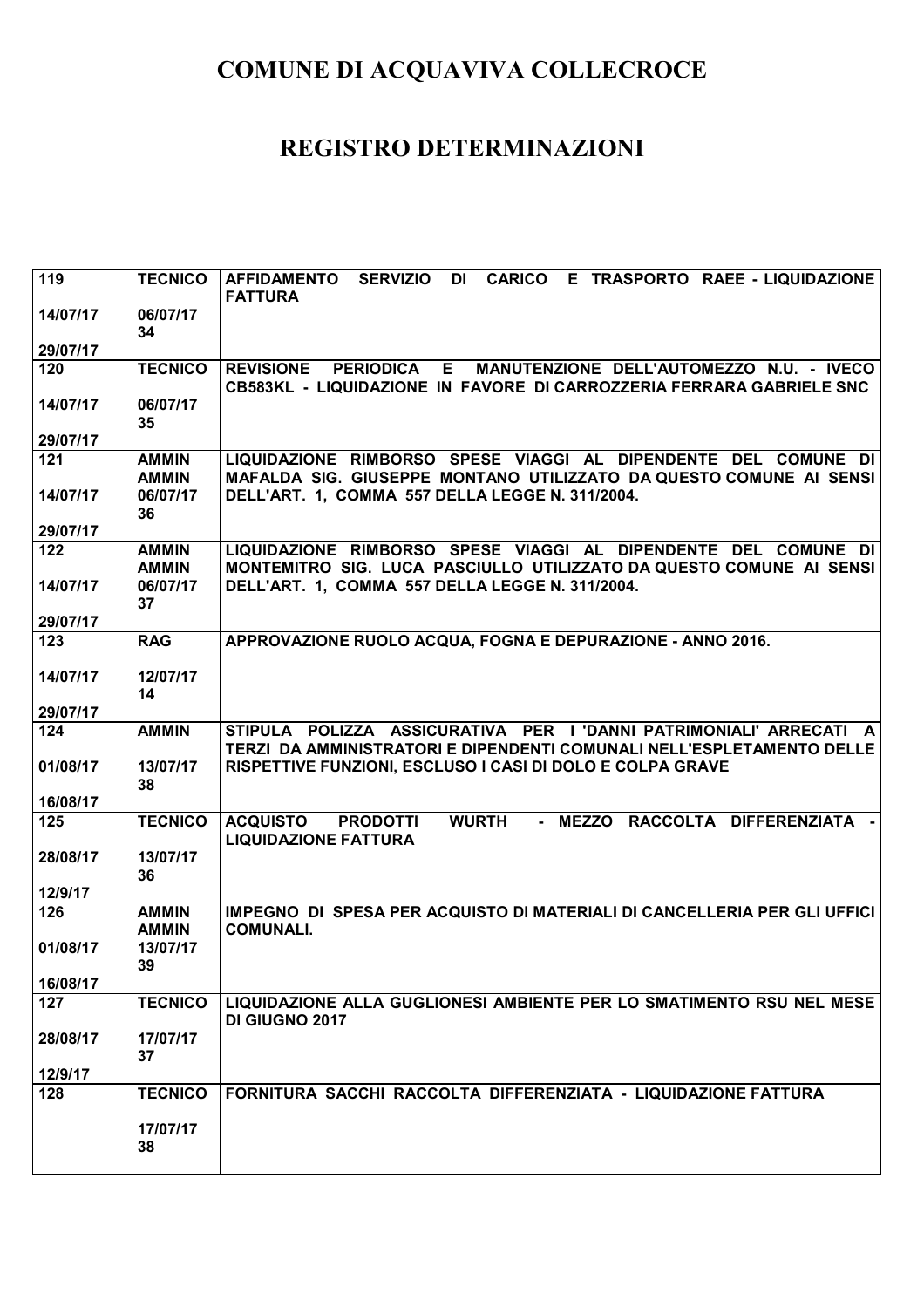| 129             | <b>TECNICO</b>                       | MANUTENZIONE DEL PIAGGIO PORTER - LIQUIDAZIONE FATTURA                                                                                     |
|-----------------|--------------------------------------|--------------------------------------------------------------------------------------------------------------------------------------------|
| 28/08/17        | 17/07/17<br>39                       |                                                                                                                                            |
| 12/9/17         |                                      |                                                                                                                                            |
| 130             | <b>AMMIN</b><br><b>AMMIN</b>         | MANTENIMENTO DEL DOMINIO INTERNET PER IL SITO COMUNALE. PAGAMENTO<br><b>COSTI ANNUALI.</b>                                                 |
| 01/08/17        | 19/07/17<br>40                       |                                                                                                                                            |
| 16/08/17        |                                      |                                                                                                                                            |
| 131<br>01/08/17 | <b>RAG</b><br><b>RAG</b><br>19/07/17 | LIQUIDAZIONE DI SPESA RELATIVA AL SERVIZIO DI SUPPORTO ALLA RISCOSSIONE<br><b>DEI TRIBUTI.</b>                                             |
| 16/08/17        | 41                                   |                                                                                                                                            |
| 132             | <b>AMMIN</b><br><b>AMMIN</b>         | LIQUIDAZIONE DI SPESA RIGUARDANTE IL TRASPORTO ALUNNI E INSEGNANTI<br>DELLA SCUOLA PRIMARIA DI ACQUAVIVA COLLECROCE PER USCITE DIDATTICHE  |
| 01/08/17        | 20/07/17<br>41                       | AD AGNONE, MONTEFALCONE NEL SANNIO E CAMPOBASSO.                                                                                           |
| 16/08/17        |                                      |                                                                                                                                            |
| 133             | <b>AMMIN</b><br><b>AMMIN</b>         | LIQUIDAZIONE DI SPESA RIGUARDANTE LA PARTECIPAZIONE DEL TECNICO<br>COMUNALE A CORSO DI FORMAZIONE PROFESSIONALE SUL NUOVO CODICE           |
| 01/08/17        | 20/07/17<br>42                       | <b>DEGLI APPALTI PUBBLICI.</b>                                                                                                             |
| 16/08/17        |                                      |                                                                                                                                            |
| 134             | <b>AMMIN</b><br><b>AMMIN</b>         | LIQUIDAZIONE DI SPESA RIGUARDANTE LA FORNITURA DEI REGISTRI DELLO<br>STATO CIVILE PER GLI ANNI 2016 E 2017.                                |
| 01/08/17        | 20/07/17<br>43                       |                                                                                                                                            |
| 16/08/17        |                                      |                                                                                                                                            |
| 135             | <b>RAG</b>                           | E.ON ENERGIA S.P.A. - LIQUIDAZIONE FATTURE                                                                                                 |
| 28/08/17        | 31/07/17<br>42                       |                                                                                                                                            |
| 12/9/17         |                                      |                                                                                                                                            |
| 136             | <b>TECNICO</b>                       | LOCULI CIMITERIALI - LOTTO N.4 - AFFIDAMENTO INCARICO<br><b>REALIZZAZIONE</b><br><b>PROFESSIONALE</b>                                      |
| 9/01/18         | 02/08/17<br>40                       |                                                                                                                                            |
| 24/01/18        |                                      |                                                                                                                                            |
| 137             | <b>TECNICO</b>                       | MANUTENZIONE STRAORDINARIA DELL'AUTOMEZZO N.U. IVECO - TARGATO<br><b>CB583KL - LIQUIDAZIONE</b>                                            |
| 28/08/17        | 03/08/17<br>41                       |                                                                                                                                            |
| 12/9/17         |                                      |                                                                                                                                            |
| 138             | <b>TECNICO</b>                       | SERVIZIO ILLUMINAZIONE VOTIVA - ACQUISTO DEL SOFTWARE PER LA GESTIONE<br>DELLA BANCA DATI DELLE UTENZE E RELATIVI CONTRATTI - LIQUIDAZIONE |
| 28/08/17        | 03/08/17<br>42                       | <b>FATTURA</b>                                                                                                                             |
| 12/9/17         |                                      |                                                                                                                                            |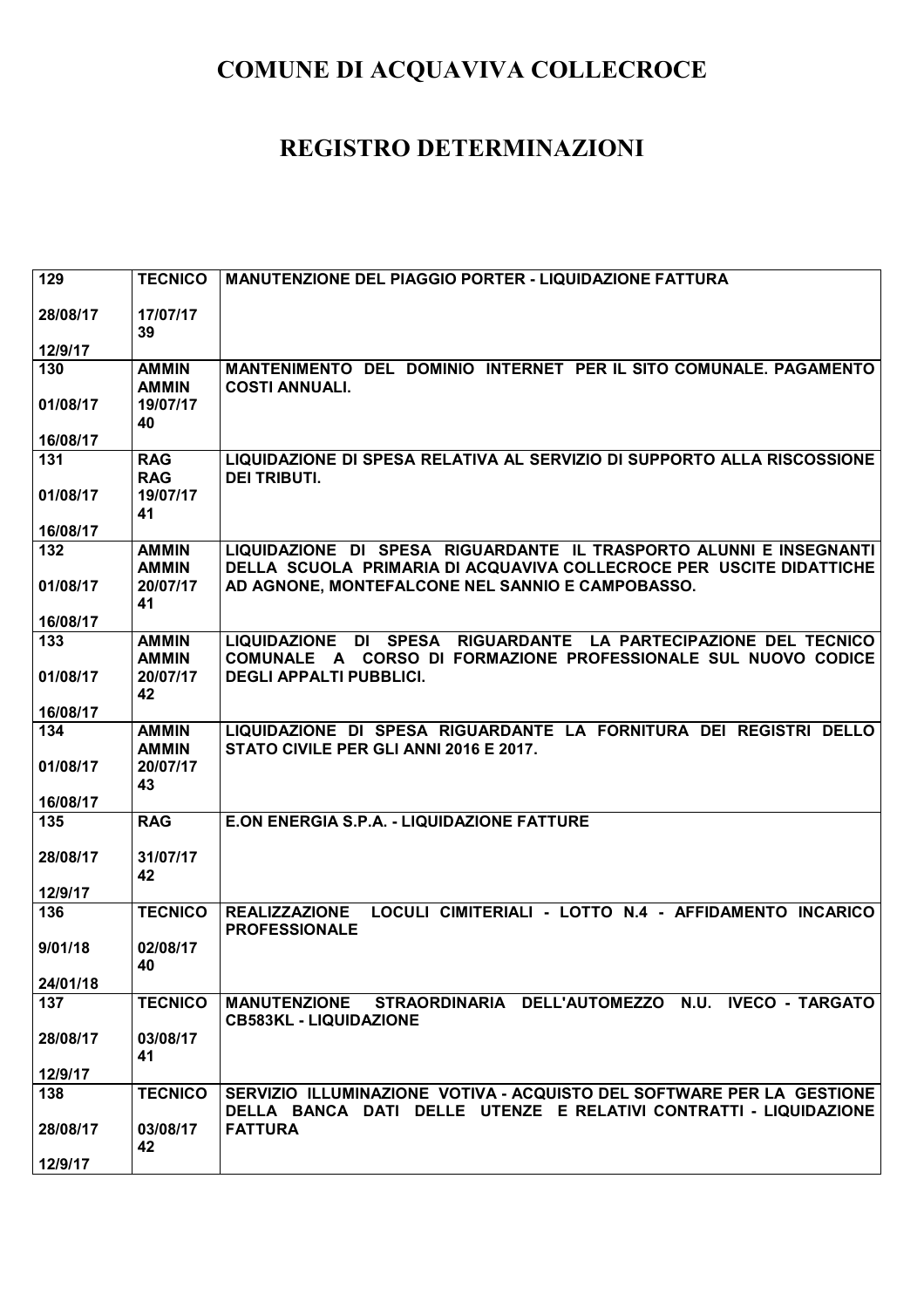| 139                  | <b>AMMIN</b><br><b>AMMIN</b>   | FESTA TRADIZIONALE DEL VARAK 2017 - AFFIDAMENTO SERVIZIO E RELATIVO<br><b>IMPEGNO DI SPESA.</b>                                                                       |
|----------------------|--------------------------------|-----------------------------------------------------------------------------------------------------------------------------------------------------------------------|
| 24/01/18             | 07/08/17<br>44                 |                                                                                                                                                                       |
| 08/02/18             |                                |                                                                                                                                                                       |
| 140                  | <b>AMMIN</b>                   | LIQUIDAZIONE DI SPESA RIGUARDANTE LA POLIZZA ASSICURATIVA PER I DANNI                                                                                                 |
| 14/08/17<br>29/08/17 | <b>AMMIN</b><br>07/08/17<br>45 | PATRIMONIALI ARRECATI A TERZI DA AMMINISTRATORI E DIPENDENTI COMUNALI<br>NELL'ESPLETAMENTO DELLE RISPETTIVE FUNZIONI, ESCLUSO I CASI DI DOLO E<br><b>COLPA GRAVE.</b> |
| 141                  | <b>AMMIN</b>                   | IMPEGNO DI SPESA PER MANUTENZIONE E REVISIONE DELLO SCUOLABUS                                                                                                         |
|                      | <b>AMMIN</b>                   | <b>TARGATO BW015BF.</b>                                                                                                                                               |
| 14/08/17             | 10/08/17                       |                                                                                                                                                                       |
|                      | 46                             |                                                                                                                                                                       |
| 29/08/17<br>142      | <b>AMMIN</b>                   | LIQUIDAZIONE DI SPESA RIGUARDANTE LA FORNITURA DI<br><b>MATERIALI</b><br>DI                                                                                           |
|                      |                                | <b>CANCELLERIA PER GLI UFFICI COMUNALI.</b>                                                                                                                           |
|                      | 14/08/17                       |                                                                                                                                                                       |
|                      | 47                             |                                                                                                                                                                       |
| 143                  | <b>AMMIN</b>                   | IMPEGNO E LIQUIDAZIONE DI SPESA RIGUARDANTE LA STIPULA DELLA POLIZZA                                                                                                  |
|                      | <b>AMMIN</b>                   | ASSICURATIVA PER LO SCUOLABUS E PER GLI INFORTUNI DEL CONDUCENTE                                                                                                      |
| 07/9/17              | 04/9/17                        | <b>DELLO STESSO.</b>                                                                                                                                                  |
|                      | 48                             |                                                                                                                                                                       |
| 22/9/17<br>144       | <b>VIGILAN</b>                 | IMPEGNO DI SPESA - MANUTENZIONE ESTINTORI IN BENI COMUNALI.<br>CIG:                                                                                                   |
|                      |                                | <b>Z251FCDC30</b>                                                                                                                                                     |
|                      | 06/9/17                        |                                                                                                                                                                       |
|                      | 39                             |                                                                                                                                                                       |
| 145                  | <b>TECNICO</b>                 | <b>RIPARAZIONE DEL PIAGGIO PORTER</b>                                                                                                                                 |
|                      |                                |                                                                                                                                                                       |
| 07/9/17              | 07/9/17                        |                                                                                                                                                                       |
| 22/9/17              | 43                             |                                                                                                                                                                       |
| 146                  | <b>TECNICO</b>                 | LIQUIDAZIONE ALLA GUGLIONESI AMBIENTE PER LO SMATIMENTO RSU NEL MESE                                                                                                  |
|                      |                                | <b>DI LUGLIO 2017</b>                                                                                                                                                 |
|                      | 07/9/17                        |                                                                                                                                                                       |
|                      | 44                             |                                                                                                                                                                       |
| 147                  | <b>RAG</b>                     | ENEL SERVIZIO ELETTRICO S.P.A. - LIQUIDAZIONE FATTURE.                                                                                                                |
| 14/9/17              | 07/9/17                        |                                                                                                                                                                       |
|                      | 43                             |                                                                                                                                                                       |
| 29/9/17              |                                |                                                                                                                                                                       |
| 148                  | <b>VIGILAN</b>                 | <b>IMPEGNO</b><br><b>SPESA</b><br><b>PER</b><br><b>FORNITURA</b><br><b>GASOLIO X AUTOTRAZIONE. CIG:</b><br>DI                                                         |
|                      |                                | Z761FD9E95                                                                                                                                                            |
| 14/9/17              | 11/9/17<br>40                  |                                                                                                                                                                       |
| 29/9/17              |                                |                                                                                                                                                                       |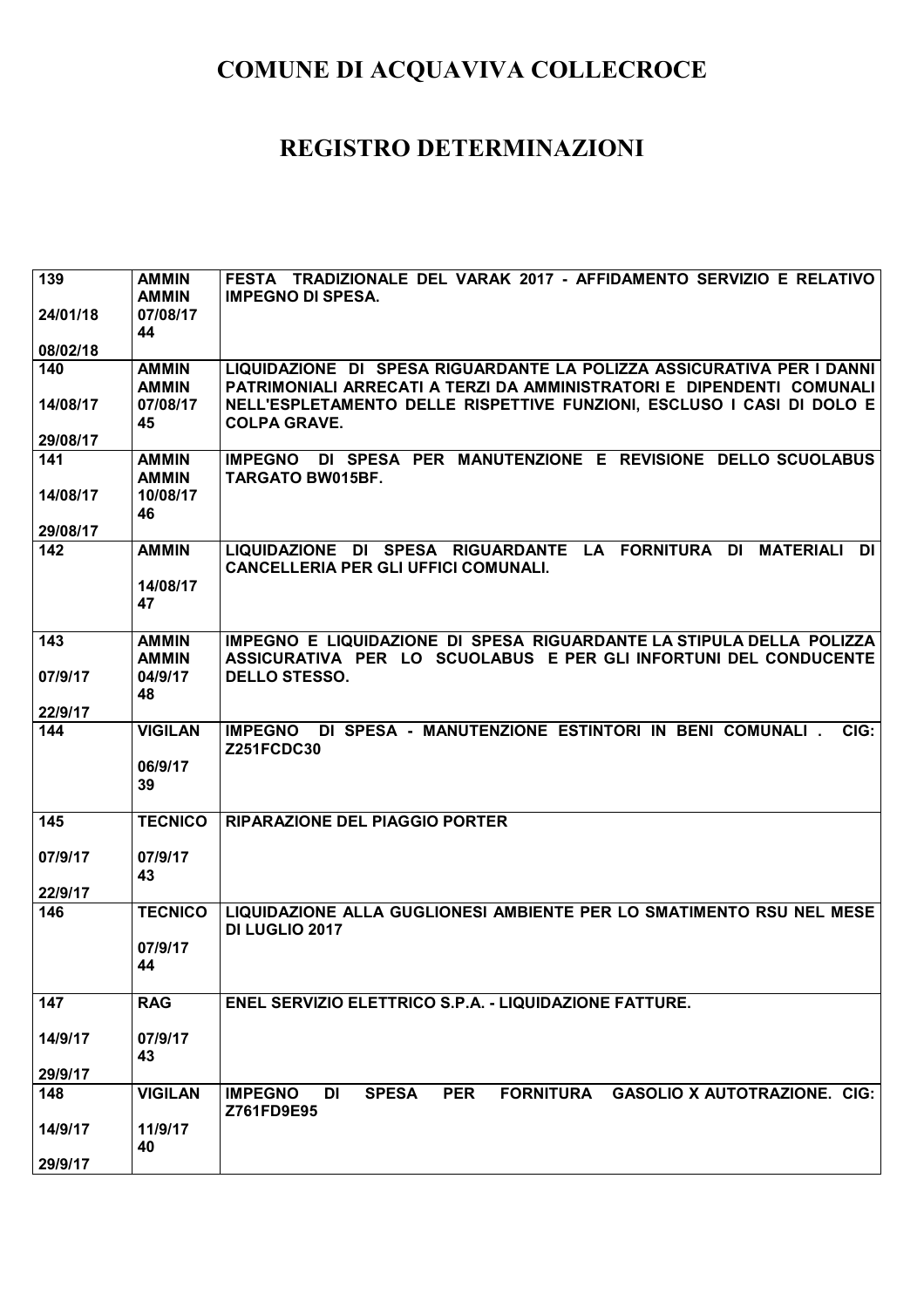| $\overline{149}$ | <b>VIGILAN</b><br>11/9/17<br>41 | LIQUIDAZIONE DI SPESA PER FORNITURA E MASSA IN OPERA DI PORTA EDIFICIO<br>SCOLASTICO. CIG: Z0A1DD3629                                                              |
|------------------|---------------------------------|--------------------------------------------------------------------------------------------------------------------------------------------------------------------|
|                  |                                 |                                                                                                                                                                    |
| 150              | <b>VIGILAN</b>                  | IMPEGNO E LIQUIDAZIONE PER ACQUISTO MATERIALE IDRICO PER LA CONDOTTA<br><b>COMUNALE. CIG: Z241FDA0FE</b>                                                           |
|                  | 11/9/17<br>42                   |                                                                                                                                                                    |
| 151              | <b>AMMIN</b>                    | 143 DEL 04/09/2017 AVENTE AD OGGETTO:<br>RETTIFICA DETERMINAZIONE N.                                                                                               |
| 14/9/17          | <b>AMMIN</b><br>11/9/17<br>49   | 'IMPEGNO E LIQUIDAZIONE DI SPESA RIGUARDANTE LA STIPULA DELLA POLIZZA<br>ASSICURATIVA PER LO SCUOLABUS E PER GLI INFORTUNI DEL CONDUCENTE<br><b>DELLO STESSO'.</b> |
| 29/9/17          |                                 |                                                                                                                                                                    |
| 152              | <b>VIGILAN</b>                  | OMPEGNO E LIQUIDAZIONE DI SPESA PER MANUTENZIONE STRAORDINARIA<br>IMPIANTO DI PUBBLICA ILLUMINAZIONE. CIG: ZDF1FDA35A                                              |
| 14/9/17          | 11/9/17<br>43                   |                                                                                                                                                                    |
| 29/9/17          |                                 |                                                                                                                                                                    |
| 153              | <b>VIGILAN</b>                  | LIQUIDAZIONE PER CAMPIONAMENTO ANALISI ACQUE DESTINATE AL CONSUMO<br>UMANO. ANNO 2015. CIG: Z981FDA4CE                                                             |
| 14/9/17          | 11/9/17                         |                                                                                                                                                                    |
| 29/9/17          | 44                              |                                                                                                                                                                    |
| 154              | <b>TECNICO</b>                  | <b>MANUTENZIONE LUCI VOTIVE</b>                                                                                                                                    |
|                  |                                 |                                                                                                                                                                    |
| 14/9/17          | 11/9/17                         |                                                                                                                                                                    |
| 29/9/17          | 45                              |                                                                                                                                                                    |
| 155              | <b>VIGILAN</b>                  | IMPEGNO E LIQUIDAZIONE ALL'AZIENDA SPECIALE REGIONALE MOLISE ACQUE.<br>IIIº TRIMESTRE 2015 CIG: ZDB1FDA72D                                                         |
|                  | 11/9/17                         |                                                                                                                                                                    |
|                  | 45                              |                                                                                                                                                                    |
| 156              | <b>AMMIN</b><br><b>AMMIN</b>    | D.P.C.M. 226/2000 - ATTUAZIONE ART. 27 DELLA LEGGE 448/1998 - FORNITURA<br>GRATUITA O SEMIGRATUITA DEI LIBRI DI TESTO NELLA SCUOLA DELL'OBBLIGO                    |
| 14/9/17          | 11/9/17<br>50                   | E NELLA SECONDARIA SUPERIORE - LIQUIDAZIONE CONTRIBUTI AGLI AVENTI<br>DIRITTO PER L'A.S. 2016/2017.                                                                |
| 29/9/17          |                                 |                                                                                                                                                                    |
| 157              | <b>TECNICO</b>                  | CONFERIMENTO CER 200108 C/O IMPIANTO DI TRATTAMENTO FOGLIA UMBERTO<br><b>SRL - LIQUIDAZIONE MESE DI LUGLIO 2017</b>                                                |
| 21/9/17          | 11/9/17<br>46                   |                                                                                                                                                                    |
| 06/10/17         |                                 |                                                                                                                                                                    |
| 158              | <b>TECNICO</b>                  | LIQUIDAZIONE ALLA GUGLIONESI AMBIENTE PER LO SMATIMENTO RSU NEL MESE<br>DI AGOSTO 2017                                                                             |
| 14/9/17          | 11/9/17                         |                                                                                                                                                                    |
| 29/9/17          | 47                              |                                                                                                                                                                    |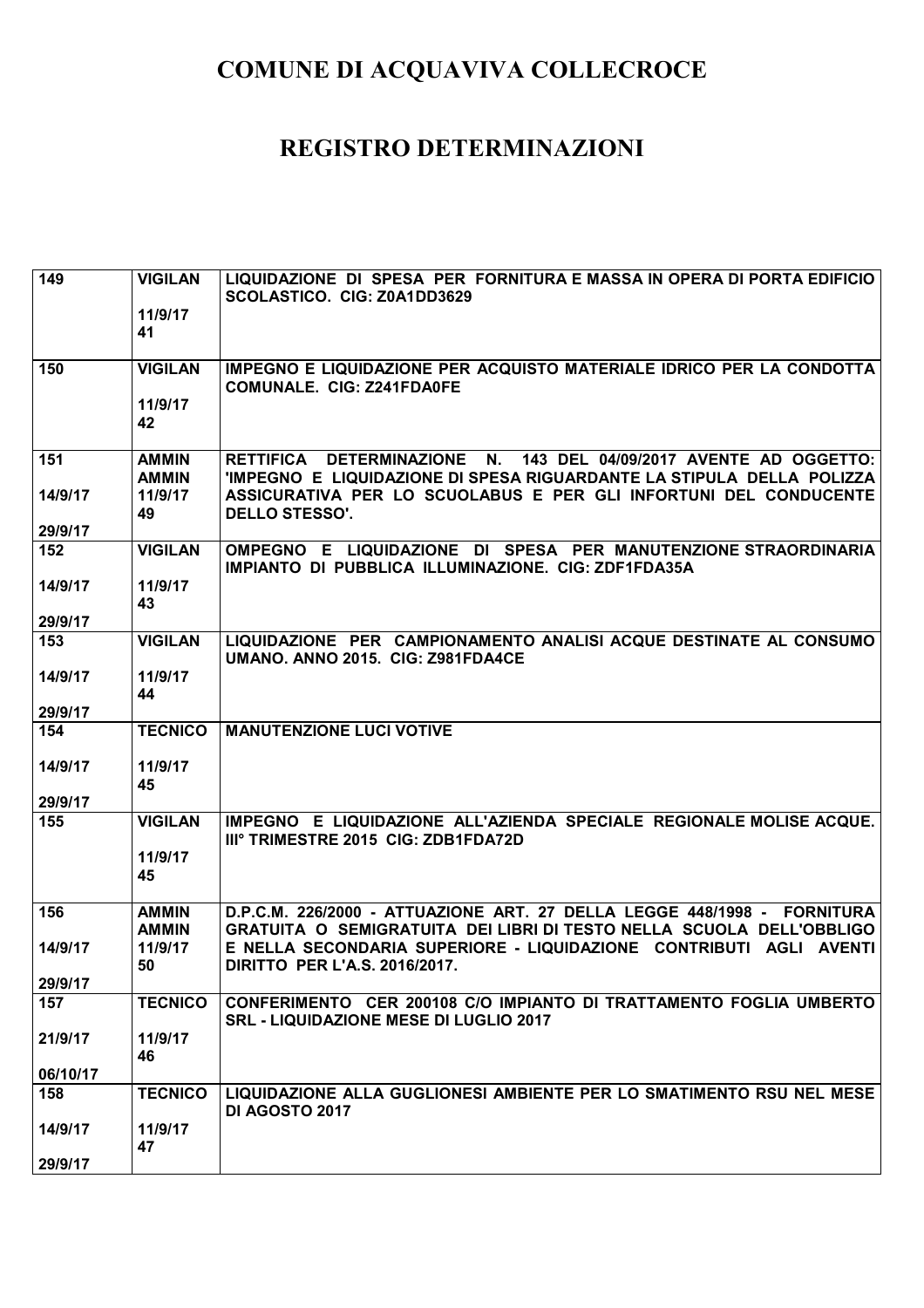| 159      | <b>TECNICO</b>               | SERVIZIO DI SFALCIO ERBA DELLE STRADE INTERPODERALI DI ACQUAVIVA<br><b>COLLECROCE ANNO 2017</b>                                    |
|----------|------------------------------|------------------------------------------------------------------------------------------------------------------------------------|
| 11/12/17 | 11/9/17<br>48                |                                                                                                                                    |
| 26/12/17 |                              |                                                                                                                                    |
| 160      | <b>RAG</b>                   | APPROVAZIONE RUOLO PRINCIPALE TARI ANNO 2017                                                                                       |
| 25/9/18  | 12/9/17<br>44                |                                                                                                                                    |
| 10/10/18 |                              |                                                                                                                                    |
| 161      | <b>AMMIN</b><br><b>AMMIN</b> | LEGGE N. 448/1998 - FORNITURA GRATUITA O SEMIGRATUITA DEI LIBRI DI TESTO<br>NELLA SCUOLA DELL'OBBLIGO E NELLA SECONDARIA SUPERIORE |
| 21/9/17  | 13/9/17<br>51                | RESTITUZIONE ALLA REGIONE MOLISE DELLE SOMME ACCREDITATE E NON<br>SPESE NEGLI ANNI SCOLASTICI 2014/2015, 2015/2016 E 2016/2017.    |
| 06/10/17 |                              |                                                                                                                                    |
| 162      | <b>AMMIN</b><br><b>AMMIN</b> | LIQUIDAZIONE CONTRIBUTO ASSOCIATIVO ALL'ANCI - ANNI 2014, 2015, 2016 E<br>2017.                                                    |
| 21/9/17  | 13/9/17<br>52                |                                                                                                                                    |
| 06/10/17 |                              |                                                                                                                                    |
| 163      | <b>VIGILAN</b>               | IMPEGNO E LIQUIDAZIONE DI SPESA PER RICARICA TONER FOTOCOPIATRICE<br>E STAMPANTE LEXMARK CIG: Z5D1DCB85                            |
| 27/9/17  | 14/9/17                      |                                                                                                                                    |
| 12/10/17 | 46                           |                                                                                                                                    |
| 164      | <b>VIGILAN</b>               | SPESA PER RIGENERAZIONE TONER FOTOCOPIATRICE E<br><b>IMPEGNO</b><br>DI DI<br>STAMPANTE. CIG:Z411FE39EB                             |
| 27/9/17  | 14/9/17<br>47                |                                                                                                                                    |
| 12/10/17 |                              |                                                                                                                                    |
| 165      | <b>VIGILAN</b>               | IMPEGNO E LIQUIDAZIONE DI SPESA PER RIPARAZIONE D'URGENZA ACQUEDOTTO<br><b>COMUNALE CIG: ZD21FE4396</b>                            |
| 27/9/17  | 14/9/17<br>48                |                                                                                                                                    |
| 12/10/17 |                              |                                                                                                                                    |
| 166      | <b>VIGILAN</b>               | LIQUIDAZIONE DI SPESA PER LAVORI IN C.DA FONTINA - ACCESSO SERBATOIO<br><b>COMUNALE. CIG: ZAB1EF24F8</b>                           |
| 27/9/17  | 14/9/17<br>49                |                                                                                                                                    |
| 12/10/17 |                              |                                                                                                                                    |
| 167      | <b>VIGILAN</b>               | IMPEGNO E LIQUIDAZIONE PER ACQUISTO MATERIALE IDRICO PER RIPARAZIONE<br><b>CONDOTTA IDRICA COMUNALE. CIG: Z081FE46FD</b>           |
| 27/9/17  | 14/9/17<br>50                |                                                                                                                                    |
| 12/10/17 |                              |                                                                                                                                    |
| 168      | <b>AMMIN</b>                 | <b>LIQUIDAZIONE</b><br><b>INDENNITA'</b><br><b>DI</b><br>RESIDENZA AL FARMACISTA<br><b>CONTRIBUTO</b>                              |
|          | <b>AMMIN</b>                 | <b>RURALE PER L'ANNO 2016.</b>                                                                                                     |
| 21/9/17  | 14/9/17<br>53                |                                                                                                                                    |
| 06/10/17 |                              |                                                                                                                                    |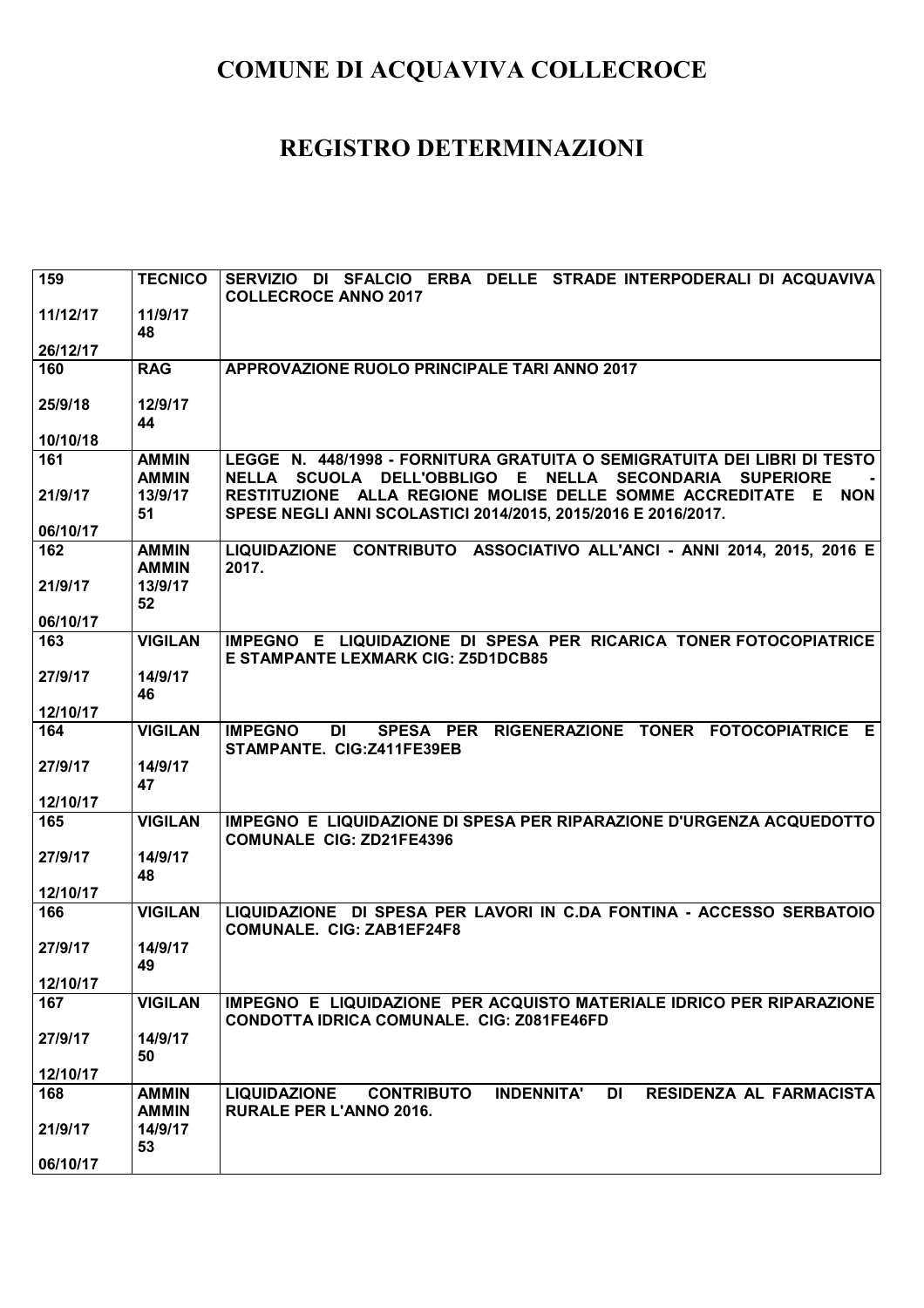| 169      | <b>AMMIN</b>                 | IMPEGNO DI SPESA PER L'ACQUISTO DEI REGISTRI DELLO STATO CIVILE PER                                                                                           |
|----------|------------------------------|---------------------------------------------------------------------------------------------------------------------------------------------------------------|
| 21/9/17  | <b>AMMIN</b><br>14/9/17      | <b>L'ANNO 2018.</b>                                                                                                                                           |
|          | 54                           |                                                                                                                                                               |
| 06/10/17 |                              |                                                                                                                                                               |
| 170      | <b>TECNICO</b>               | PROGRAMMA DI SVILUPPO RURALE - MOLISE 2014-2020 - MISURA 7 - 'SERVIZI DI<br>BASE E RINNOVAMENTO DEI VILLAGGI NELLE ZONE RURALI' SOTTOMISURA 7.5 -             |
| 23/11/17 | 14/9/17<br>49                | 'SOSTEGNO A INVESTIMENTI DI FRUIZIONE<br><b>PUBBLICA</b><br><b>INFRASTRUTTURE</b><br>IN<br>RICREATIVE, INFORMAZIONI TURISTICHE E INFRASTRUTTURE TURISTICHE SU |
| 08/12/17 |                              | PICCOLA SCALA' - AFFIDAMENTO INCARICO PROGETTAZIONE DEFINITIVA                                                                                                |
| 171      | <b>RAG</b>                   | TELECOM ITALIA S.P.A. - LIQUIDAZIONE FATTURE                                                                                                                  |
| 16/11/17 | 25/9/17<br>45                |                                                                                                                                                               |
| 01/12/17 |                              |                                                                                                                                                               |
| 172      | <b>AMMIN</b><br><b>AMMIN</b> | <b>CONCESSIONE ASSEGNO</b><br>DI MATERNITA' EROGATO DALL'INPS COSI' COME<br>PREVISTO DALL'ART. 74 DEL D.LGS. N. 151 DEL 26/03/2001.                           |
| 28/9/17  | 25/9/17<br>55                |                                                                                                                                                               |
| 13/10/17 |                              |                                                                                                                                                               |
| 173      | <b>AMMIN</b><br><b>AMMIN</b> | <b>LIQUIDAZIONE</b><br>DI<br><b>SPESA</b><br>RIGUARDANTE LA MANUTENZIONE E REVISIONE<br>DELLO SCUOLABUS TARGATO BW015BF.                                      |
| 19/10/17 | 25/9/17<br>56                |                                                                                                                                                               |
| 03/11/17 |                              |                                                                                                                                                               |
| 174      | <b>RAG</b>                   | DIPENDENTE PANNACCHIONE EMILIO - COLLOCAMENTO A RIPOSO.                                                                                                       |
| 25/9/18  | 28/9/17<br>46                |                                                                                                                                                               |
| 10/10/18 |                              |                                                                                                                                                               |
| 175      | <b>RAG</b>                   | <b>COSTITUZIONE DEL FONDO PER LE RISORSE DECENTRATE - ANNO 2017</b>                                                                                           |
| 26/10/17 | 28/9/17<br>57                |                                                                                                                                                               |
| 10/11/17 |                              |                                                                                                                                                               |
| 176      | <b>AMMIN</b><br><b>AMMIN</b> | LIQUIDAZIONE RIMBORSO SPESE VIAGGI AL DIPENDENTE DEL COMUNE DI<br>MAFALDA SIG. GIUSEPPE MONTANO UTILIZZATO DA QUESTO COMUNE AI SENSI                          |
| 11/10/17 | 02/10/17<br>57               | DELL'ART. 1, COMMA 557 DELLA LEGGE N. 311/2004.                                                                                                               |
| 26/10/17 |                              |                                                                                                                                                               |
| 177      | <b>TECNICO</b>               | DEL P.C.M. 8 FEBBRAIO 2012 IN MERITO ALLE ECCEZIONALI<br><b>DECRETO</b><br>AVVERSITÀ ATMOSFERICHE CHE HANNO COLPITO PARTE DEL TERRITORIO                      |
| 23/11/17 | 02/10/17<br>50               | NAZIONALE COMPRESA LA R.M. - ULTERIORE RATEO PER LE SPESE SOSTENUTE A<br>SEGUITO DELLO STATO DI EMERGENZA DICHIARATO<br><b>SUL</b><br><b>TERRITORIO</b>       |
| 08/12/17 |                              | REGIONALE CON IL DECRETO DEL PRESIDENTE DELLA GIUNTA REGIONALE N.22<br>DEL 03.02.2012                                                                         |
| 178      | <b>AMMIN</b>                 | LIQUIDAZIONE RIMBORSO SPESE VIAGGI AL DIPENDENTE DEL COMUNE DI                                                                                                |
| 11/10/17 | <b>AMMIN</b><br>05/10/17     | MONTEMITRO SIG. LUCA PASCIULLO UTILIZZATO DA QUESTO COMUNE AI SENSI<br>DELL'ART. 1, COMMA 557 DELLA LEGGE N. 311/2004.                                        |
| 26/10/17 | 58                           |                                                                                                                                                               |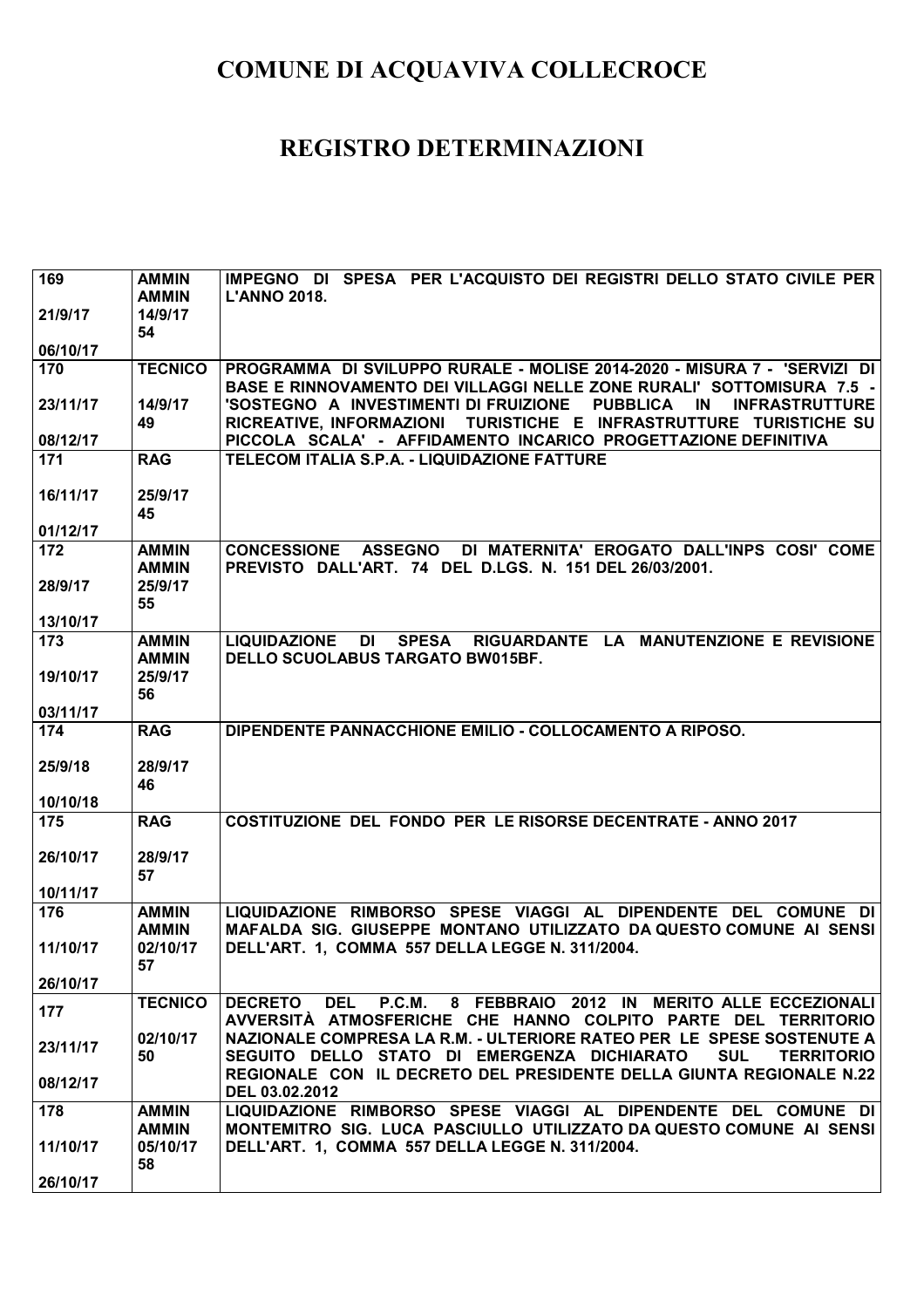| 179                  | <b>RAG</b>                                     | <b>IMPEGNO E LIQUIDAZIONE QUOTE ASSOCIATIVE A.N.U.T.E.L.</b>                                                                                                                                                |
|----------------------|------------------------------------------------|-------------------------------------------------------------------------------------------------------------------------------------------------------------------------------------------------------------|
| 25/9/18<br>10/10/18  | 05/10/17<br>58                                 |                                                                                                                                                                                                             |
| 180                  | <b>AMMIN</b><br><b>AMMIN</b>                   | CONCESSIONE IN AFFITTO DI TERRENI COMUNALI - APPROVAZIONE SCHEMA DI<br><b>BANDO DI GARA.</b>                                                                                                                |
| 12/10/17<br>27/10/17 | 9/10/17<br>59                                  |                                                                                                                                                                                                             |
| 181                  | <b>TECNICO</b>                                 | SERVIZIO DI RACCOLTA DIFFERENZIATA - GESTIONE CON IL COMUNE DI<br><b>CASTELMAURO - RIMBORSO QUOTA PARTE MESI DI GIUGNO E LUGLIO 2017.</b>                                                                   |
| 23/11/17<br>08/12/17 | 11/10/17<br>51                                 |                                                                                                                                                                                                             |
| 182                  | <b>AMMIN</b><br><b>AMMIN</b><br>11/10/17<br>60 | COSTITUZIONE IN GIUDIZIO DINANZI ALLA CORTE DI APPELLO DI CAMPOBASSO A<br>SEGUITO DELLA CONTROVERSIA NOVI KRUC SOC. COOPERATIVA<br>A.R.L. -<br>COMUNE DI ACQUAVIVA COLLECROCE. AFFIDAMENTO INCARICO LEGALE. |
| 183                  | <b>RAG</b>                                     | LIQUIDAZIONE ONORARIO REVISORE DEI CONTI PER ATTIVITÀ SVOLTE ANNO<br>2016/2017                                                                                                                              |
| 16/11/17<br>01/12/17 | 12/10/17<br>59                                 |                                                                                                                                                                                                             |
| 184                  | <b>VIGILAN</b><br>16/10/17<br>51               | IMPEGNO E LIQUIDAZIONE PER SERVIZIO MEZZI COMPLESSI ALLA COOP.IL<br>MOSAICO. CIG: Z1F1EB9F71---- .686,08 CIG: Z23205011B----.2964,16                                                                        |
| 185                  | <b>TECNICO</b>                                 | 102<br><b>DEL</b><br>E.<br><b>S.M.I.</b><br>D.LGS.<br>N.<br>29.03.2004<br>ECCEZIONALI AVVERSITÀ<br>$\sim$<br>ATMOSFERICHE VERIFICATESI DAL 4 AL 7 MARZO 2015 - AFFIDAMENTO INCARICO                         |
| 27/11/17             | 16/10/17<br>52                                 |                                                                                                                                                                                                             |
| 12/12/17<br>186      | <b>AMMIN</b>                                   | GIUNTA COMUNALE N. 66 DEL 10/10/2017 - AFFIDAMENTO<br>DELIBERAZIONE DI                                                                                                                                      |
| 23/10/17             | 18/10/17<br>61                                 | <b>INCARICO LEGALE.</b>                                                                                                                                                                                     |
| 07/11/17             |                                                |                                                                                                                                                                                                             |
| 187                  | <b>TECNICO</b>                                 | A.P.Q. PIANO STRAORDINARIO TUTELA E GESTIONE DELLA RISORSA IDRICA<br><b>REGIONE</b><br><b>MOLISE</b><br>INTERVENTO DI ADEGUAMENTO DELL'IMPIANTO DI<br>$\sim 100$                                            |
| 05/02/18             | 19/10/17<br>53                                 | DEPURAZIONE COMUNALE - AUTORIZZAZIONE LAVORI IN ECONOMIA                                                                                                                                                    |
| 20/02/18             |                                                |                                                                                                                                                                                                             |
| 188                  | <b>AMMIN</b><br><b>AMMIN</b>                   | RETTIFICA DETERMINAZIONE N. 182 DELL'11/10/2017.                                                                                                                                                            |
| 23/10/17<br>07/11/17 | 19/10/17<br>62                                 |                                                                                                                                                                                                             |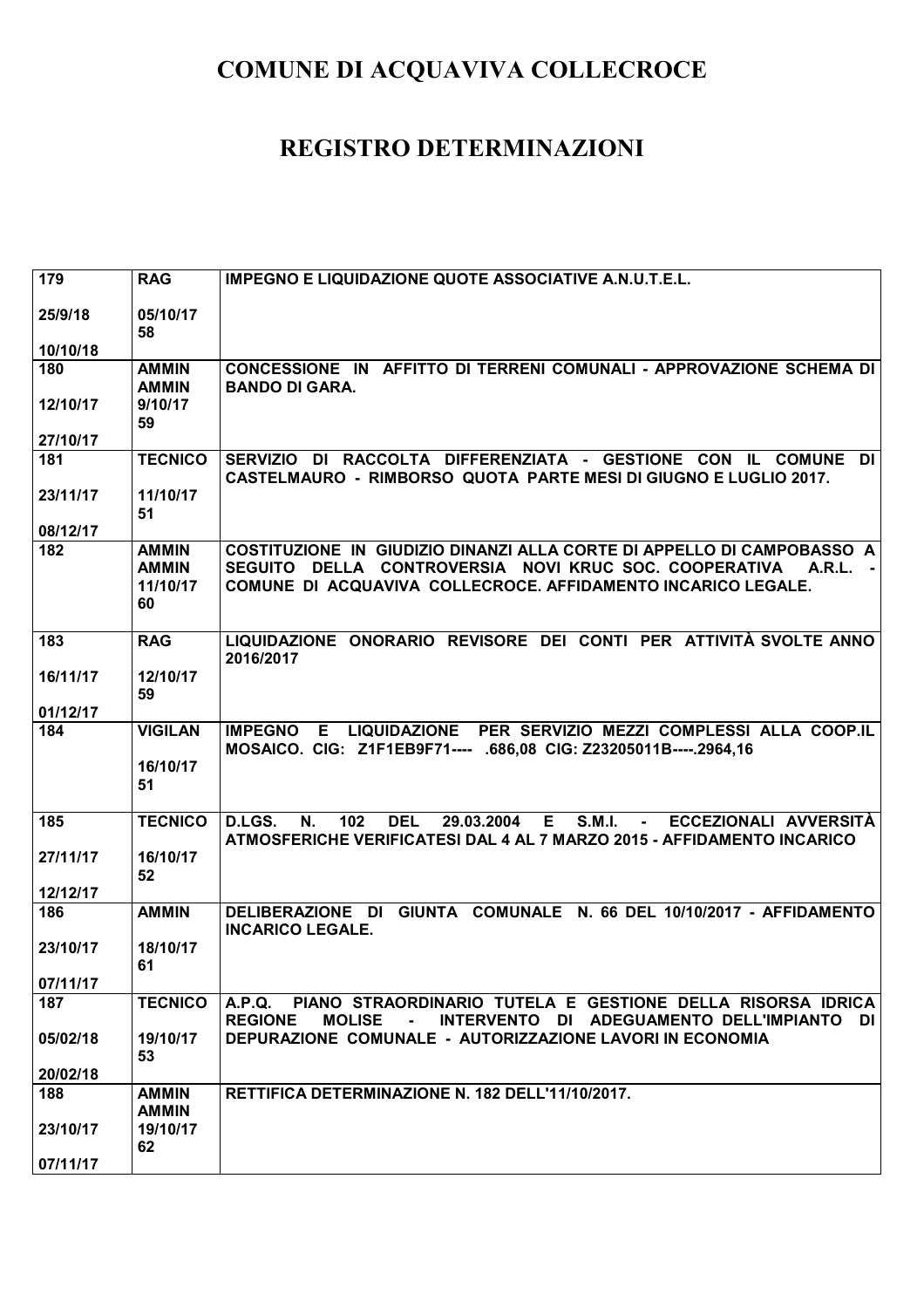| 189      | <b>AMMIN</b>   | IMPEGNO DI SPESA PER MANUTENZIONE ORDINARIA ALLA FOTOCOPIATRICE                                                                                            |
|----------|----------------|------------------------------------------------------------------------------------------------------------------------------------------------------------|
|          | <b>AMMIN</b>   | SHARP AR 5618 IN DOTAZIONE AGLI UFFICI COMUNALI.                                                                                                           |
| 31/10/17 | 23/10/17       |                                                                                                                                                            |
|          | 63             |                                                                                                                                                            |
| 15/11/17 |                |                                                                                                                                                            |
| 190      | <b>VIGILAN</b> | E LIQUIDAZIONE ALL'AZIENDA SPECIALE REGIONALE MOLISE<br><b>IMPEGNO</b>                                                                                     |
|          |                | ACQUE. CONS. II° SEMESTRE 2014 - ACCONTO III° SEMESTRE 2014.<br>CONS. II <sup>o</sup>                                                                      |
| 16/11/17 | 24/10/17       | SEM.2015-ACCONTO III° SEMESTRE 2015. CIG: ZDD20706EC                                                                                                       |
|          | 52             |                                                                                                                                                            |
| 01/12/17 |                |                                                                                                                                                            |
| 191      | <b>AMMIN</b>   | STUDIO PROGRAMMATICO, ATTIVITA' DI DISSEMINAZIONE E COSTRUZIONE<br>DI<br><b>PROCESSO</b><br>PARTECIPATIVO PER LA VALORIZZAZIONE TURISTICA DEL<br><b>UN</b> |
| 31/10/17 | 26/10/17       | TERRITORIO. CONVENZIONE CON L'UNIVERSITA' DEGLI<br><b>STUDI</b><br>DEL MOLISE.                                                                             |
|          | 64             | LIQUIDAZIONE QUOTE ANNI 2013 E 2014.                                                                                                                       |
| 15/11/17 |                |                                                                                                                                                            |
| 192      | <b>RAG</b>     | RETTIFICA DETERMINAZIONE RG175 DEL 28.09.2017 'COSTITUZIONE DEL FONDO                                                                                      |
|          |                | PER LE RISORSE DECENTRATE - ANNO 2017'                                                                                                                     |
| 25/9/18  | 26/10/17       |                                                                                                                                                            |
|          | 60             |                                                                                                                                                            |
| 10/10/18 |                |                                                                                                                                                            |
| 193      | <b>RAG</b>     | IMPEGNO E LIQUIDAZIONE PER LA GESTIONE DELLA RISCOSSIONE COATTIVA                                                                                          |
|          |                | DELLE ENTRATE TRIBUTARIE E PATRIMONIALI                                                                                                                    |
| 25/9/18  | 30/10/17       |                                                                                                                                                            |
|          | 61             |                                                                                                                                                            |
| 10/10/18 |                |                                                                                                                                                            |
| 194      | <b>RAG</b>     | LIQUIDAZIONE DI SPESA RELATIVA AL SERVIZIO DI SUPPORTO ALLA RISCOSSIONE                                                                                    |
|          | <b>RAG</b>     | <b>DEI TRIBUTI.</b>                                                                                                                                        |
|          |                |                                                                                                                                                            |
| 25/9/18  | 30/10/17       |                                                                                                                                                            |
|          | 62             |                                                                                                                                                            |
| 10/10/18 |                |                                                                                                                                                            |
| 195      | <b>AMMIN</b>   | LIQUIDAZIONE DI SPESA RIGUARDANTE LA MANUTENZIONE ORDINARIA ALLA                                                                                           |
|          | <b>AMMIN</b>   | <b>FOTOCOPIATRICE SHARP AR-5618.</b>                                                                                                                       |
| 23/11/17 | 30/10/17<br>65 |                                                                                                                                                            |
| 08/12/17 |                |                                                                                                                                                            |
| 196      | <b>VIGILAN</b> | DI SPESA PER ACQUISTO DI N.2 CORONE - COMMEMORAZIONE<br><b>IMPEGNO</b>                                                                                     |
|          |                | <b>DEI CADUTI ANNO 2017. CIG: Z7220917F8</b>                                                                                                               |
| 23/11/17 | 02/11/17       |                                                                                                                                                            |
|          | 53             |                                                                                                                                                            |
| 08/12/17 |                |                                                                                                                                                            |
| 197      | <b>TECNICO</b> | CONFERIMENTO CER 200108 C/O IMPIANTO DI TRATTAMENTO FOGLIA UMBERTO                                                                                         |
|          |                | <b>SRL - LIQUIDAZIONE MESI DI AGOSTO E SETTEMBRE 2017</b>                                                                                                  |
|          | 02/11/17       |                                                                                                                                                            |
|          | 54             |                                                                                                                                                            |
|          |                |                                                                                                                                                            |
| 198      | <b>TECNICO</b> | LIQUIDAZIONE ALLA GUGLIONESI AMBIENTE PER LO SMATIMENTO RSU NEL MESE                                                                                       |
|          | 02/11/17       | <b>DI SETTEMBRE 2017</b>                                                                                                                                   |
|          | 55             |                                                                                                                                                            |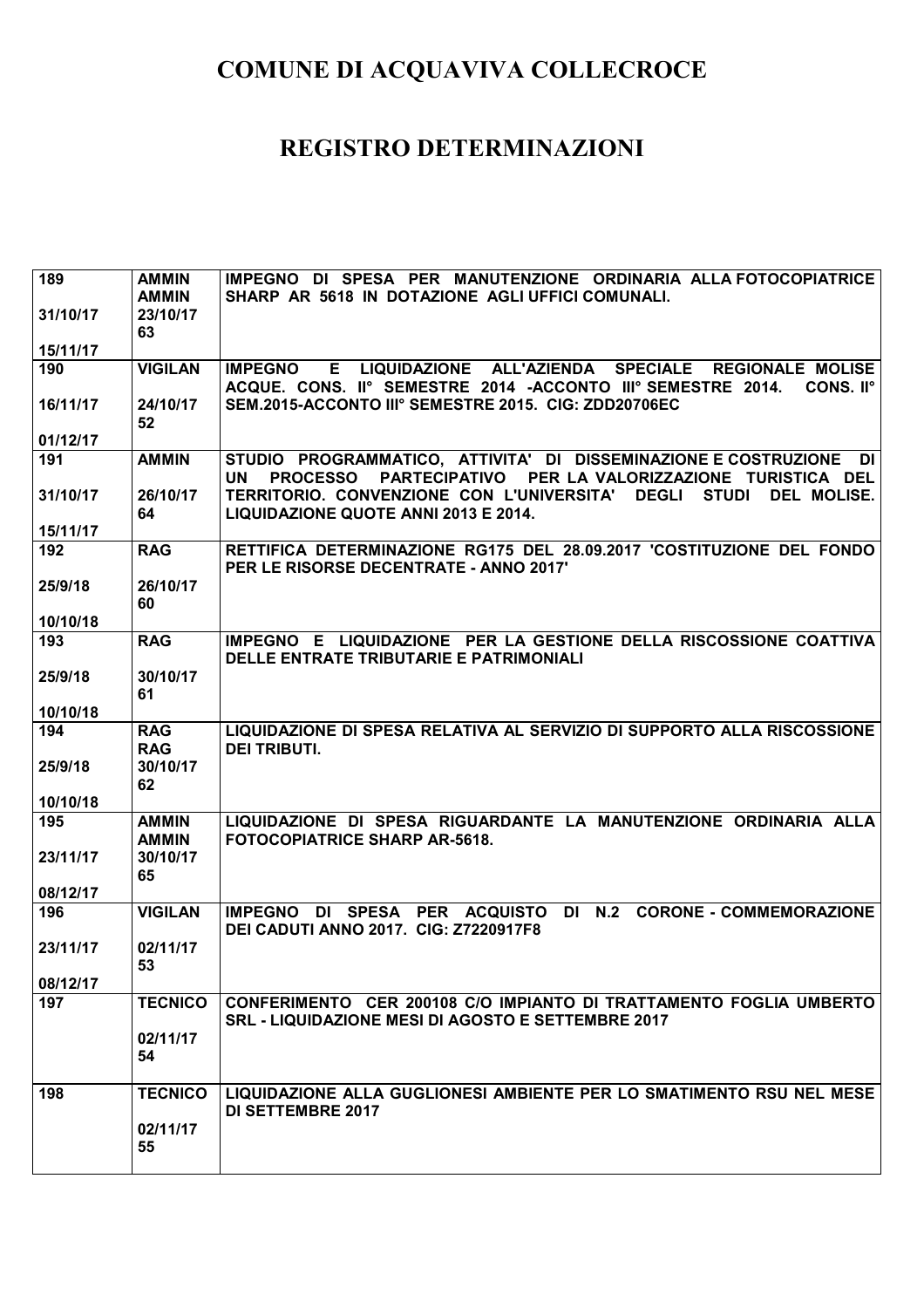| 199      | <b>TECNICO</b>               | SERVIZIO DI GESTIONE DEL DEPURATORE COMUNALE - LIQUIDAZIONE FATTURA<br><b>TERZO TRIMESTRE 2017</b>                                                                   |
|----------|------------------------------|----------------------------------------------------------------------------------------------------------------------------------------------------------------------|
| 10/04/18 | 02/11/17<br>56               |                                                                                                                                                                      |
| 25/04/18 |                              |                                                                                                                                                                      |
| 200      | <b>TECNICO</b>               | RIPARAZIONE DEL PIAGGIO PORTER - LIQUIDAZIONE FATTURA DITTA FERRARA                                                                                                  |
|          | 02/11/17<br>57               |                                                                                                                                                                      |
| 201      | <b>VIGILAN</b>               | IMPEGNO DI SPESA PER ACQUISTO N.6 PNEUMATICI INVERNALI X SCUOLABUS.<br><b>CIG: ZF62099F8E</b>                                                                        |
| 23/11/17 | 04/11/17<br>54               |                                                                                                                                                                      |
| 08/12/17 |                              |                                                                                                                                                                      |
| 202      | <b>AMMIN</b><br><b>AMMIN</b> | <b>PER</b><br>LA CONCESSIONE IN AFFITTO<br>DI TERRENI<br><b>COMUNALI</b><br><b>BANDO</b><br>APPROVAZIONE VERBALE DI GARA.                                            |
| 10/11/17 | 06/11/17<br>66               |                                                                                                                                                                      |
| 25/11/17 |                              |                                                                                                                                                                      |
| 203      | <b>AMMIN</b><br><b>AMMIN</b> | AFFIDAMENTO ALLA DITTA STUDIO K SRL DEL SERVIZIO DI ASSISTENZA<br><b>DEL</b><br>SOFTWARE IN DOTAZIONE AGLI UFFICI COMUNALI.                                          |
| 23/11/17 | 06/11/17<br>67               |                                                                                                                                                                      |
| 08/12/17 |                              |                                                                                                                                                                      |
| 204      | <b>AMMIN</b><br><b>AMMIN</b> | <b>COMUNALI</b><br><b>ASSEGNAZIONE</b><br>IN<br><b>AFFITTO</b><br><b>TERRENI</b><br><b>DI</b><br>DI<br><b>SEGUITO</b><br>A<br><b>PARTECIPAZIONE A BANDO DI GARA.</b> |
| 10/11/17 | 08/11/17<br>68               |                                                                                                                                                                      |
| 25/11/17 |                              |                                                                                                                                                                      |
| 205      | <b>VIGILAN</b>               | IMPEGNO DI SPESA PER LUMINARIE NATALIZIE. CIG: Z8520BD14D.                                                                                                           |
| 23/11/17 | 13/11/17<br>55               |                                                                                                                                                                      |
| 08/12/17 |                              |                                                                                                                                                                      |
| 206      | <b>RAG</b>                   | <b>ENEL ENERGIA S.P.A. - LIQUIDAZIONE FATTURE</b>                                                                                                                    |
| 16/11/17 | 14/11/17<br>63               |                                                                                                                                                                      |
| 01/12/17 |                              |                                                                                                                                                                      |
| 207      | <b>VIGILAN</b>               | REALIZZAZIONE DI UN HOTSPOT PUBBLICO WI-FI NEL COMUNE DI ACQUAVIVA<br><b>COLLECROCE. CIG: ZEE20DBA6C</b>                                                             |
| 27/11/17 | 20/11/17<br>56               |                                                                                                                                                                      |
| 12/12/17 |                              |                                                                                                                                                                      |
| 208      | <b>AMMIN</b>                 | SELEZIONE PER L'ATTRIBUZIONE DI PROGRESSIONI ECONOMICHE ORIZZONTALI                                                                                                  |
|          | <b>AMMIN</b>                 | IN FAVORE DEL PERSONALE AVENTE DIRITTO - APPROVAZIONE SCHEMA DI                                                                                                      |
| 23/11/17 | 23/11/17<br>69               | AVVISO.                                                                                                                                                              |
| 08/12/17 |                              |                                                                                                                                                                      |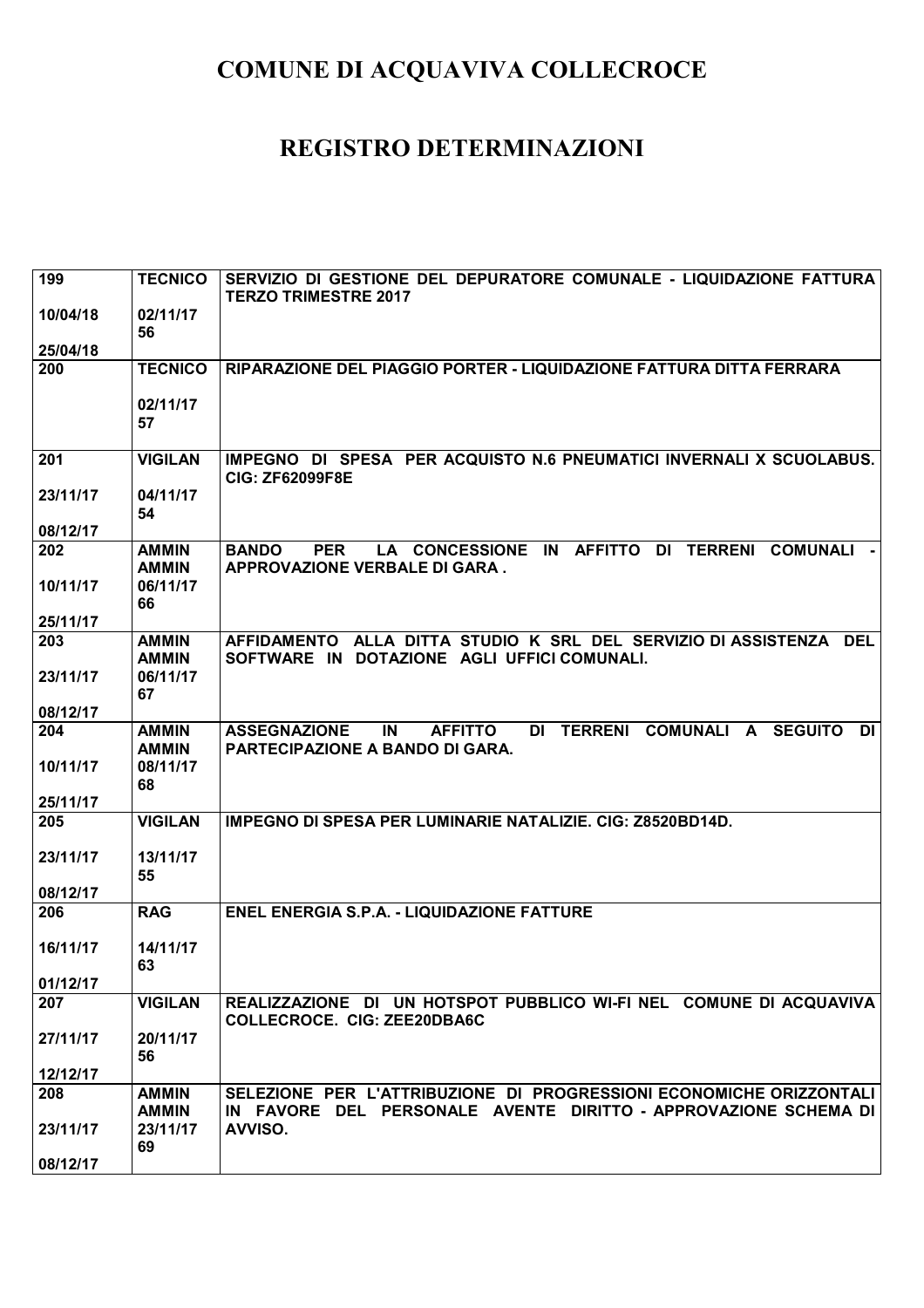| 209      | <b>RAG</b>                   | RIMBORSO SPESE SOSTENUTE DALL'ECONOMO COMUNALE - PERIODO 01.05.2017<br>$-03.10.2017$                                                                  |
|----------|------------------------------|-------------------------------------------------------------------------------------------------------------------------------------------------------|
| 27/11/17 | 24/11/17<br>64               |                                                                                                                                                       |
| 12/12/17 |                              |                                                                                                                                                       |
| 210      | <b>TECNICO</b>               | LIQUIDAZIONE ALLA GUGLIONESI AMBIENTE PER LO SMATIMENTO RSU NEL MESE<br><b>DI OTTOBRE 2017</b>                                                        |
|          | 27/11/17<br>58               |                                                                                                                                                       |
| 211      | <b>TECNICO</b>               | CONFERIMENTO CER 200108 C/O IMPIANTO DI TRATTAMENTO FOGLIA UMBERTO<br><b>SRL - LIQUIDAZIONE MESE DI OTTOBRE 2017</b>                                  |
|          | 27/11/17<br>59               |                                                                                                                                                       |
| 212      | <b>AMMIN</b><br><b>AMMIN</b> | DETERMINAZIONE N.<br>208 DEL 23/11/2017 AVENTE AD OGGETTO<br><b>RETTIFICA</b><br>'SELEZIONE PER L'ATTRIBUZIONE DI PROGRESSIONI ECONOMICHE ORIZZONTALI |
| 27/11/17 | 27/11/17<br>70               | IN FAVORE DEL PERSONALE AVENTE DIRITTO - APPROVAZIONE SCHEMA DI<br>AVVISO'.                                                                           |
| 12/12/17 |                              |                                                                                                                                                       |
| 213      | <b>TECNICO</b>               | <b>RACCOLTA</b><br><b>RIFIUTI</b><br><b>MANUTENZIONE</b><br><b>STRAORDINARIA</b><br><b>AUTOCARRO</b><br>LIQUIDAZIONE FATTURA OFFICINE PILLA S.N.C.    |
|          | 27/11/17<br>60               |                                                                                                                                                       |
| 214      | <b>AMMIN</b>                 | IMPEGNO DI SPESA PER FORNITURA DI N. 2 HARD DISK, N. 1 SWITCH, N. 1                                                                                   |
|          | <b>AMMIN</b>                 | ESPANSIONE RAM OLTRE AL SERVIZIO DI ASSISTENZA DEI PC IN DOTAZIONE AGLI                                                                               |
|          | 27/11/17<br>71               | <b>UFFICI COMUNALI.</b>                                                                                                                               |
| 215      | <b>TECNICO</b>               | SISTEMAZIONE DELLA PAVIMENTAZIONE AL PRIMO PIANO DELLA CASA DI RIPOSO<br><b>'CARDINALE SEPER'</b>                                                     |
| 11/12/17 | 28/11/17<br>61               |                                                                                                                                                       |
| 26/12/17 |                              |                                                                                                                                                       |
| 216      | <b>TECNICO</b>               | LAVORI DI REALIZZAZIONE DEI LOCULI CIMITERIALI - LOTTO N.4 - DETERMINA A<br><b>CONTRARRE</b>                                                          |
| 05/02/18 | 30/11/17<br>62               |                                                                                                                                                       |
| 20/02/18 |                              |                                                                                                                                                       |
| 217      | <b>AMMIN</b><br><b>AMMIN</b> | DELIBERAZIONE DI GIUNTA MUNICIPALE N. 82 DEL 16/11/2017 - AFFIDAMENTO<br>INCARICO LEGALE ALL'AVV. ANTONELLA GRASSO.                                   |
| 08/02/18 | 30/11/17<br>72               |                                                                                                                                                       |
| 23/02/18 |                              |                                                                                                                                                       |
| 218      | <b>RAG</b>                   | IMPEGNO SPESA PER ACQUISTO MODULO MONTE ORE<br><b>DELL</b><br><b>ASSUNZIONE</b><br><b>TELEASSISTENZA</b>                                              |
|          | 30/11/17<br>65               |                                                                                                                                                       |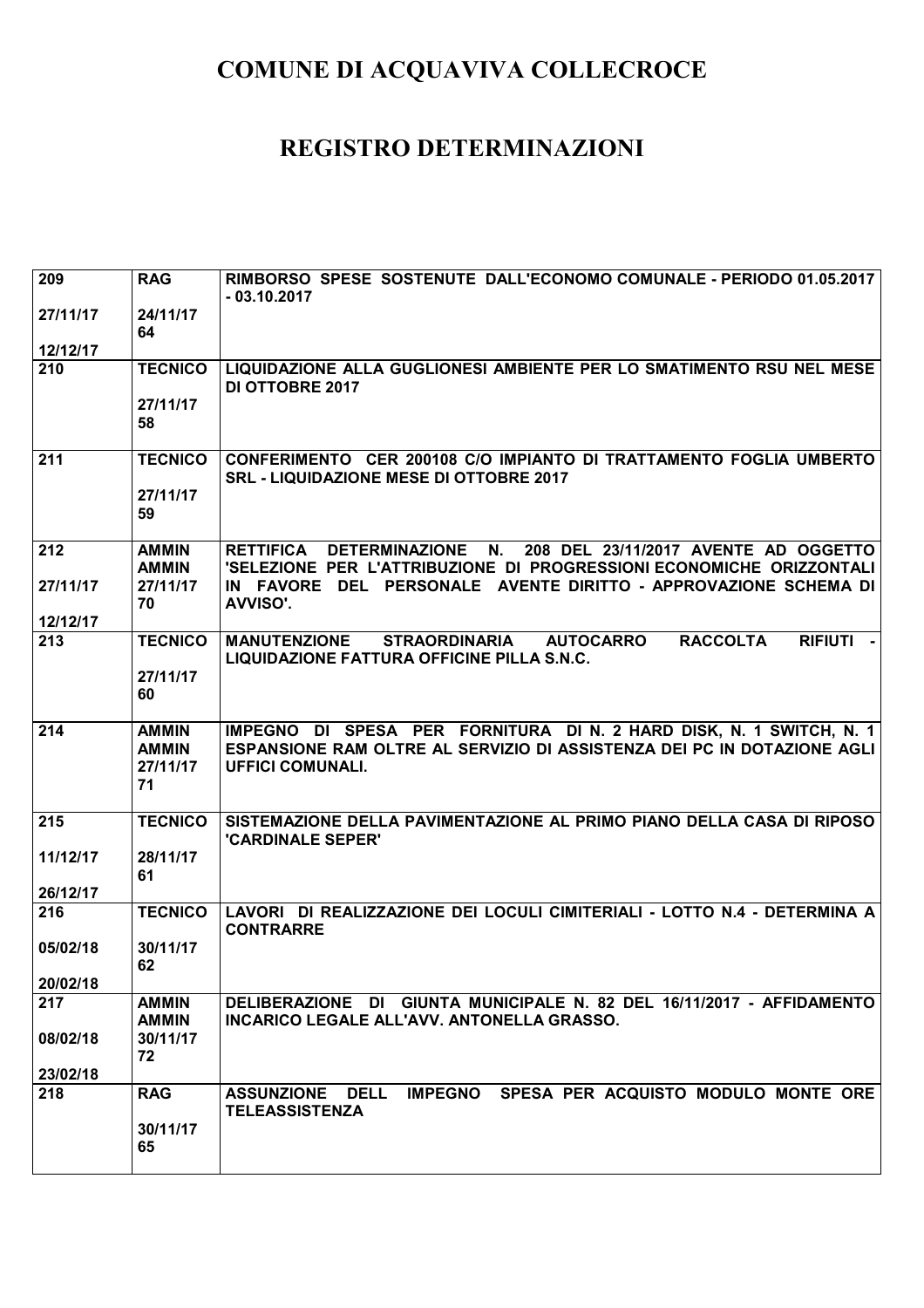| 219                  | <b>VIGILAN</b>             | IMPEGNO DI SPESA VESTIARIO P.M. - CIG: Z4121140E3                                                                   |
|----------------------|----------------------------|---------------------------------------------------------------------------------------------------------------------|
| 11/12/17             | 01/12/17<br>57             |                                                                                                                     |
| 26/12/17<br>220      | <b>VIGILAN</b>             | PER FORNITURA GASOLIO PER AUTOTRAZIONE.<br><b>IMPEGNO</b><br><b>SPESA</b><br>DI                                     |
|                      |                            | CIG:Z492112D79                                                                                                      |
| 11/12/17<br>26/12/17 | 01/12/17<br>58             |                                                                                                                     |
| 221                  | <b>VIGILAN</b>             | IMPEGNO DI SPESA PER RIPARAZIONE CALDAIA SCUOLA. CIG:Z892112EOE                                                     |
|                      | 01/12/17<br>59             |                                                                                                                     |
| 222                  | <b>VIGILAN</b><br>01/12/17 | LIQUIDAZIONE DI SPESA PER SANIFICAZIONE AMBIENTALE- SEGGIO ELETTORALE.<br>CIG:ZDA1C6B324                            |
|                      | 60                         |                                                                                                                     |
| 223                  | <b>VIGILAN</b>             | LIQUIDAZIONE DI SPESA PER ACQUISTO PNEUMATICI INVERNALI<br><b>PER</b><br><b>LO</b><br>SCUOLABUS. CIG:ZF62099F8E     |
|                      | 01/12/17<br>61             |                                                                                                                     |
| 224                  | <b>VIGILAN</b>             | RIGENERAZIONE TONER FOTOCOPIATRICE E<br><b>LIQUIDAZIONE</b><br>SPESA PER<br>DI<br>STAMPANTE. CIG:Z411FE39EB         |
|                      | 01/12/17<br>62             |                                                                                                                     |
| 225                  | <b>VIGILAN</b>             | <b>SPESA</b><br><b>PER</b><br>RIPARAZIONE TERNA-CATERPILLAR. CIG:<br><b>LIQUIDAZIONE</b><br><b>DI</b><br>Z751EEED3C |
|                      | 01/12/17<br>63             |                                                                                                                     |
| 226                  | <b>VIGILAN</b>             | LIQUIDAZIONE DI SPESA PER SERVIZIO PIANO IGIENE URBANO ANNO 2017.<br>$ClG$ :<br>Z471DB8B6E                          |
|                      | 01/12/17<br>64             |                                                                                                                     |
| 227                  | <b>VIGILAN</b>             | IMPEGNO E LIQUIDAZIONE DI SPESA PER ACQUISTO BOLLETTARI PER P.M. CIG:<br><b>ZAD211COOB</b>                          |
|                      | 04/12/17<br>65             |                                                                                                                     |
| 228                  | <b>VIGILAN</b>             | IMPEGNO DI SPESA PER MANUTENZIONE ANNUALE CALDAIE COMUNALI. CIG:<br>Z64211C1F0                                      |
|                      | 04/12/17<br>66             |                                                                                                                     |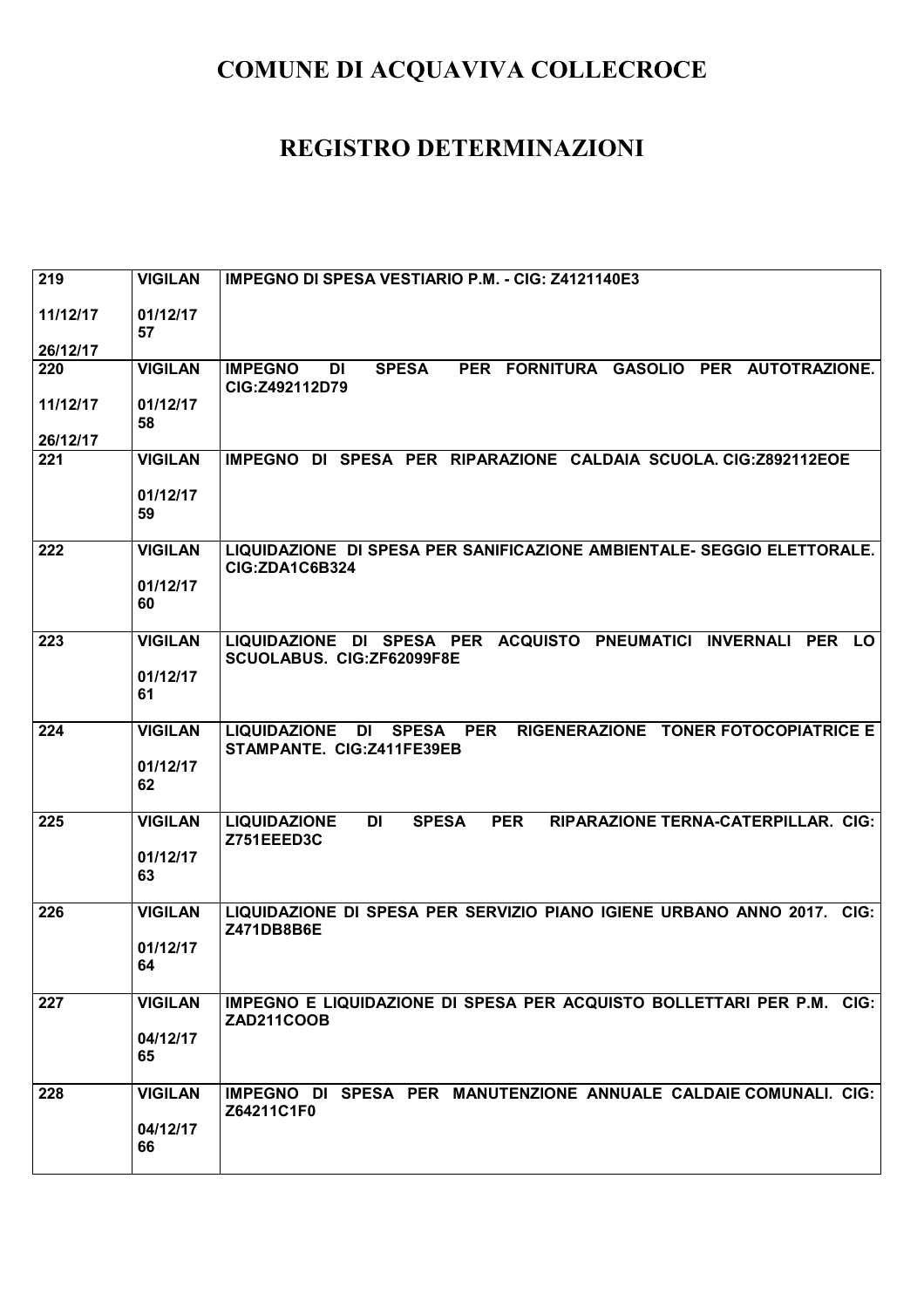| 229      | <b>VIGILAN</b> | <b>IMPEGNO E LIQUIDAZIONE PER ACQUISTO MATERIALE IDRICO. CIG: ZDA211C163</b>              |
|----------|----------------|-------------------------------------------------------------------------------------------|
|          |                |                                                                                           |
|          | 04/12/17<br>67 |                                                                                           |
|          |                |                                                                                           |
| 230      | <b>VIGILAN</b> | IMPEGNO E LIQUIDAZIONE PER FORNITURE VARIE AGLI UFFICI COMUNALI. CIG:                     |
|          |                | ZE22119962                                                                                |
| 12/12/17 | 04/12/17<br>68 |                                                                                           |
| 27/12/17 |                |                                                                                           |
| 231      | <b>VIGILAN</b> | IMPEGNO E LIQUIDAZIONE DI SOPESA PER MANUTENZIONE IMPIANTO PUBBLICA                       |
|          |                | ILLUMINAZIONE, CIG: ZB02198A7                                                             |
|          | 04/12/17<br>69 |                                                                                           |
|          |                |                                                                                           |
| 232      | <b>AMMIN</b>   | LIQUIDAZIONE RIMBORSO SPESE VIAGGI AL DIPENDENTE DEL COMUNE DI                            |
|          | <b>AMMIN</b>   | MONTEMITRO SIG. LUCA PASCIULLO UTILIZZATO DA QUESTO COMUNE AI SENSI                       |
| 11/12/17 | 04/12/17<br>73 | DELL'ART. 1, COMMA 557 DELLA LEGGE N. 311/2004.                                           |
| 26/12/17 |                |                                                                                           |
| 233      | <b>AMMIN</b>   | LIQUIDAZIONE RIMBORSO SPESE VIAGGI AL DIPENDENTE DEL COMUNE DI                            |
|          | <b>AMMIN</b>   | MAFALDA SIG. GIUSEPPE MONTANO UTLIZZATO DA QUESTO COMUNE AI SENSI                         |
| 11/12/17 | 04/12/17<br>74 | DELL'ART. 1, COMMA 557 DELLA LEGGE N. 311/2004.                                           |
| 26/12/17 |                |                                                                                           |
| 234      | <b>AMMIN</b>   | IMPEGNO DI SPESA PER TRASPORTO ALUNNI DELLA CLASSI IV^ E V^ DELLA                         |
|          | <b>AMMIN</b>   | DI ACQUAVIVA COLLECROCE PER USCITA DIDATTICA A<br>SCUOLA PRIMARIA                         |
| 11/12/17 | 04/12/17<br>75 | <b>CAMPOBASSO.</b>                                                                        |
| 26/12/17 |                |                                                                                           |
| 235      | <b>VIGILAN</b> | SPESA PER FORNITURA GASOLIO PER AUTOTRAZIONE.<br><b>LIQUIDAZIONE</b><br><b>DI</b>         |
|          |                | <b>CIG:Z761FD9E95</b>                                                                     |
| 23/02/18 | 05/12/17<br>70 |                                                                                           |
| 10/03/18 |                |                                                                                           |
| 236      | <b>VIGILAN</b> | SPESA PER FORNITURA GASOLIO PER AUTOTRAZIONE.<br><b>LIQUIDAZIONE</b><br><b>DI</b>         |
|          |                | CIG: Z492112D79                                                                           |
| 23/02/18 | 05/12/17       |                                                                                           |
| 10/03/18 | 71             |                                                                                           |
| 237      | <b>RAG</b>     | IMPEGNO DI SPESA PER GIORNATA DI FORMAZIONE 07.12.2017 - VASTO                            |
|          |                |                                                                                           |
| 28/03/18 | 06/12/17<br>66 |                                                                                           |
| 12/04/18 |                |                                                                                           |
| 238      | <b>AMMIN</b>   | COMPILAZIONE E INVIO DICHIARAZIONI FISCALI -<br><b>SERVIZIO</b><br>DI<br><b>ATTIVITA'</b> |
|          |                | <b>LIQUIDAZIONE FATTURA.</b>                                                              |
| 12/12/17 | 07/12/17<br>76 |                                                                                           |
| 27/12/17 |                |                                                                                           |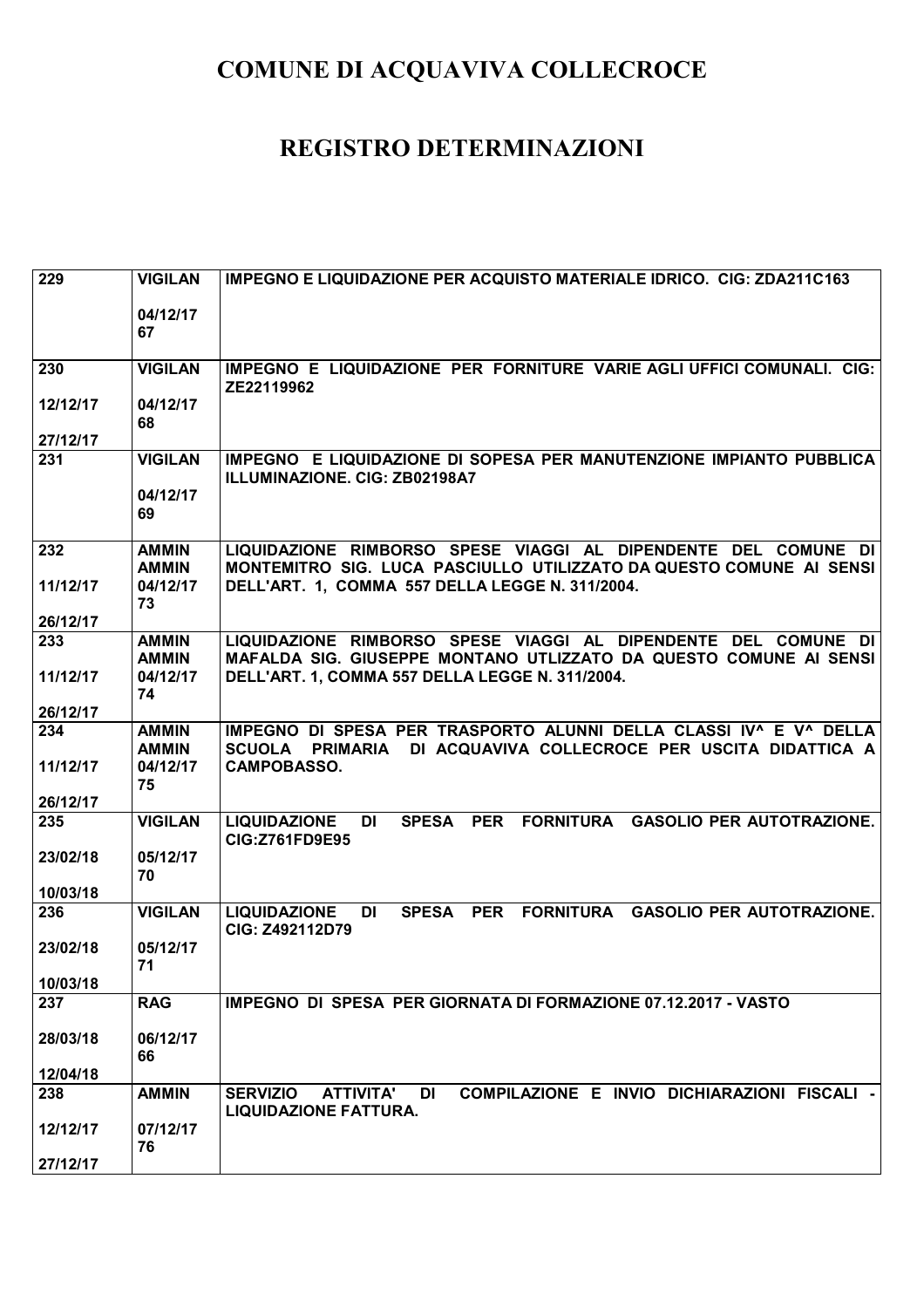| 239      | <b>AMMIN</b>             | QUOTA DI PARTECIPAZIONE AGLI<br><b>LIQUIDAZIONE</b><br>ONERI DI CUI ALL'ART.<br>$\mathbf{3}$                          |
|----------|--------------------------|-----------------------------------------------------------------------------------------------------------------------|
|          | <b>AMMIN</b><br>11/12/17 | DELLA LEGGE N. 56/1987 RELATIVA AI LOCALI DEL CENTRO PER L'IMPIEGO DI<br>TERMOLI - ANNO 2016.                         |
| 9/03/18  | 77                       |                                                                                                                       |
| 24/03/18 |                          |                                                                                                                       |
| 240      | <b>VIGILAN</b>           | LIQUIDAZIONE DI SPESA PER MANUTENZIONE ESTINTORI IN BENI COMUNALI. CIG:<br><b>Z251FCDC30</b>                          |
|          | 12/12/17                 |                                                                                                                       |
|          | 72                       |                                                                                                                       |
| 241      | <b>VIGILAN</b>           | PER SERVIZIO MEZZI COMPLESSI ALLA COOP. 'IL<br><b>IMPEGNO</b><br>E LIQUIDAZIONE<br>MOSAICO' CIG: Z34213FA6B           |
|          | 12/12/17<br>73           |                                                                                                                       |
| 242      | <b>VIGILAN</b>           | IMPEGNO DI SPESA PER SERVIZIO MEZZI COMPLESSI ALLA COOP. 'IL MOSAICO'<br>CIG: Z34213FA6B - CIG: Z2A213FBA5            |
|          | 12/12/17<br>74           |                                                                                                                       |
| 243      | <b>RAG</b>               | APPROVAZIONE RUOLO LUCI VOTIVE ANNO 2017                                                                              |
| 25/9/18  | 13/12/17                 |                                                                                                                       |
|          | 67                       |                                                                                                                       |
| 10/10/18 |                          |                                                                                                                       |
| 244      | <b>AMMIN</b>             | LIQUIDAZIONE DI SPESA RIGUARDANTE LA MANUTENZIONE ORDINARIA ALLA                                                      |
| 14/12/17 | <b>AMMIN</b><br>14/12/17 | FOTOCOPIATRICE SHARP AR 5618 IN DOTAZIONE AGLI UFFICI COMUNALI.                                                       |
|          | 78                       |                                                                                                                       |
| 29/12/17 |                          |                                                                                                                       |
| 245      | <b>TECNICO</b>           | CONFERIMENTO CER 200108 C/O IMPIANTO DI TRATTAMENTO FOGLIA UMBERTO<br><b>SRL - LIQUIDAZIONE MESE DI NOVEMBRE 2017</b> |
|          | 14/12/17                 |                                                                                                                       |
|          | 63                       |                                                                                                                       |
| 246      | <b>TECNICO</b>           | LIQUIDAZIONE ALLA GUGLIONESI AMBIENTE PER LO SMATIMENTO RSU NEL MESE<br><b>DI NOVEMBRE 2017</b>                       |
|          | 14/12/17                 |                                                                                                                       |
|          | 64                       |                                                                                                                       |
| 247      | <b>AMMIN</b>             | LIQUIDAZIONE DI SPESA RIGUARDANTE LA FORNITURA DI N. 2 HARD DISK, N. 1                                                |
|          | <b>AMMIN</b>             | SWITCH, N. 1 ESPANSIONE RAM OLTRE AL SERVIZIO DI ASSISTENZA DEI PC IN                                                 |
| 15/03/18 | 14/12/17                 | <b>DOTAZIONE AGLI UFFICI COMUNALI.</b>                                                                                |
| 30/03/18 | 79                       |                                                                                                                       |
| 248      | <b>RAG</b>               | RIMBORSO SPESE SOSTENUTE DALL'ECONOMO COMUNALE - PERIODO 03.10.2017                                                   |
|          |                          | $-18.12.2017$                                                                                                         |
| 28/03/18 | 18/12/17<br>68           |                                                                                                                       |
| 12/04/18 |                          |                                                                                                                       |